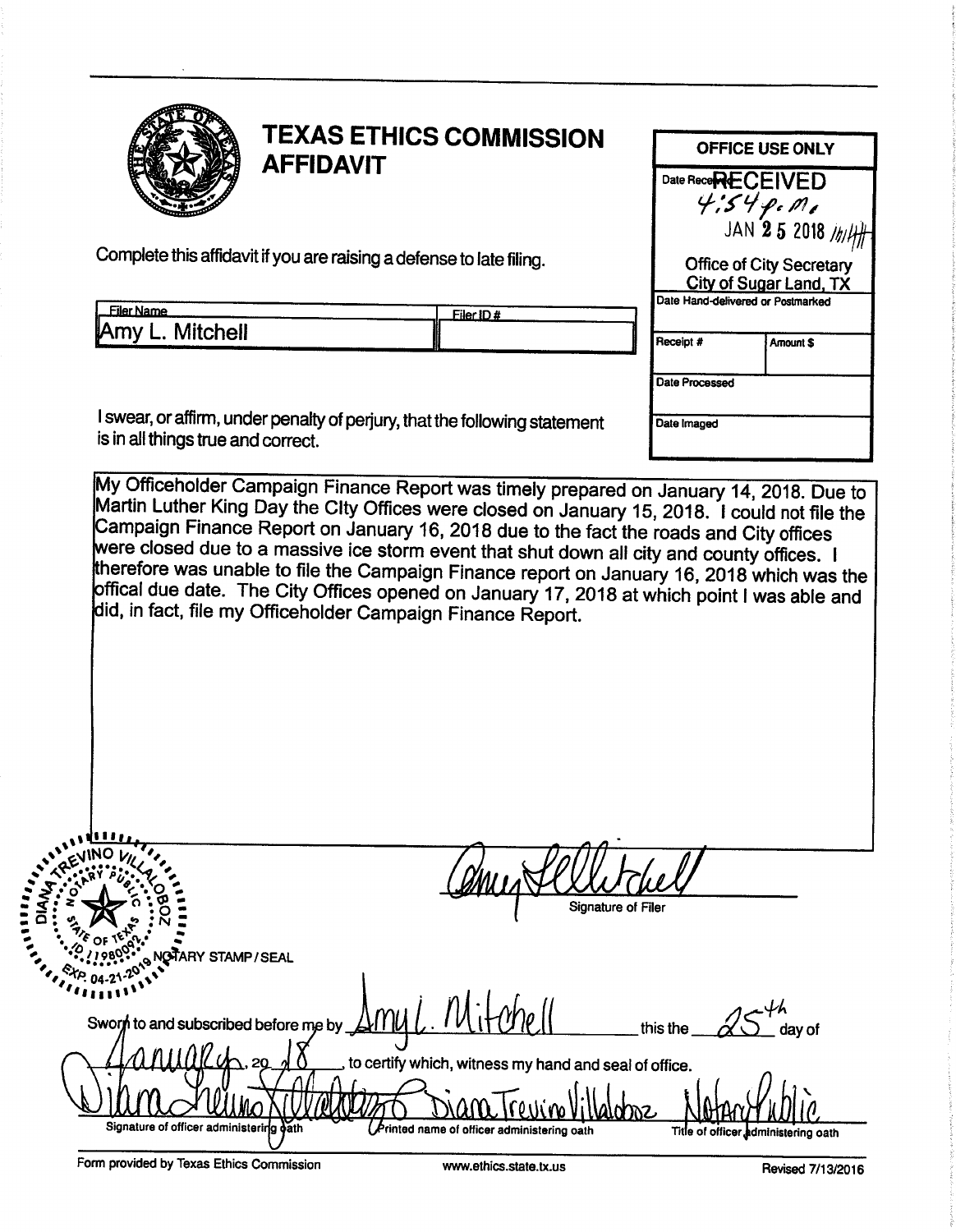### CANDIDATE / OFFICEHOLDER FORM C/OH CAMPAIGN FINANCE REPORT COVER SHEET PG 1

| <b>FORM C/OH</b><br><b>COVER SHEET PG 1</b><br>1 Filer ID (Ethics Commission Filers) 2 Total pages filed:<br>18                                                                                                                                                                                                                                                                                                                                                                                                                                                                                                                         |  |  |  |
|-----------------------------------------------------------------------------------------------------------------------------------------------------------------------------------------------------------------------------------------------------------------------------------------------------------------------------------------------------------------------------------------------------------------------------------------------------------------------------------------------------------------------------------------------------------------------------------------------------------------------------------------|--|--|--|
| <u>ی به دره در در ساعت باز برای سایت برای نیم از استفاده این تاکیل بر</u><br>OFFICE USE ONLY<br>ш.<br>Date Received<br><b>EXAMPLE 19</b><br><b>LAST</b> SUFFIX<br>NICKNAME<br>1011172018<br>$^{\prime}$                                                                                                                                                                                                                                                                                                                                                                                                                                 |  |  |  |
| <b>Mitchell</b><br>ADDRESS / PO BOX; APT / SUITE #; CITY; STATE; ZP CODE<br>- Howas Harris 4+1                                                                                                                                                                                                                                                                                                                                                                                                                                                                                                                                          |  |  |  |
| $-1022.037.41$<br>Change of Address<br>AREA CODE PHONE NUMBER<br><b>EXTENSION</b><br>Date Hand-delivered or Date Postmarked<br>01/17/2018<br>Receipt # Amount \$<br><b>FIRST</b><br><b>MI MI</b>                                                                                                                                                                                                                                                                                                                                                                                                                                        |  |  |  |
| <b>Shirley</b><br>Date Processed<br>NICKNAME LAST SUFFIX<br><b>SUFFIX</b><br>Date Imaged<br><b>Brown</b>                                                                                                                                                                                                                                                                                                                                                                                                                                                                                                                                |  |  |  |
| STREET ADDRESS (NO PO BOX PLEASE); APT / SUITE #; CITY; STATE; ZIP CODE                                                                                                                                                                                                                                                                                                                                                                                                                                                                                                                                                                 |  |  |  |
| AREA CODE PHONE NUMBER<br><b>EXTENSION</b>                                                                                                                                                                                                                                                                                                                                                                                                                                                                                                                                                                                              |  |  |  |
| January 15 30th day before election Thunoff<br>15th day after campaign<br>treasurer appointment<br>(Officeholder Only)<br>8th day before election Exceeded \$500 limit<br>$\mathbf{X}$ July 15<br>Final Report (Attach C/OH - FR)                                                                                                                                                                                                                                                                                                                                                                                                       |  |  |  |
| Month Day Year<br>07 16 2017<br>Month Day Year<br>$01/15/2018$<br><b>THROUGH</b>                                                                                                                                                                                                                                                                                                                                                                                                                                                                                                                                                        |  |  |  |
| <b>CANDIDATE / OFFICEHOLDER</b><br><b>CAMPAIGN FINANCE REPORT</b><br>The C/OH Instruction Guide explains how to complete this form.<br>3 CANDIDATE/ MS/MRS/MR FIRST<br>OFFICEHOLDER MS. Amy<br>4 CANDIDATE/<br>OFFICEHOLDER<br>MAILING<br>ADDRESS<br>5 CANDIDATE/<br>OFFICEHOLDER<br>PHONE<br>6 CAMPAIGN MS/MRS/MR<br>TREASURER MS.<br>NAME<br>7 CAMPAIGN<br>TREASURER<br>ADDRESS<br>(Residence or Business)<br>8 CAMPAIGN<br>TREASURER<br>PHONE<br>9 REPORT TYPE<br>10 PERIOD<br>COVERED<br><b>11 ELECTION</b><br>ELECTION DATE<br>ELECTION TYPE<br>Month Day Year Primary Runoff Other Description<br><b>X</b> General <b>Special</b> |  |  |  |
| 12 OFFICE<br>OFFICE HELD (if any)<br>13 OFFICE SOUGHT (if known)<br>City of Sugar Land                                                                                                                                                                                                                                                                                                                                                                                                                                                                                                                                                  |  |  |  |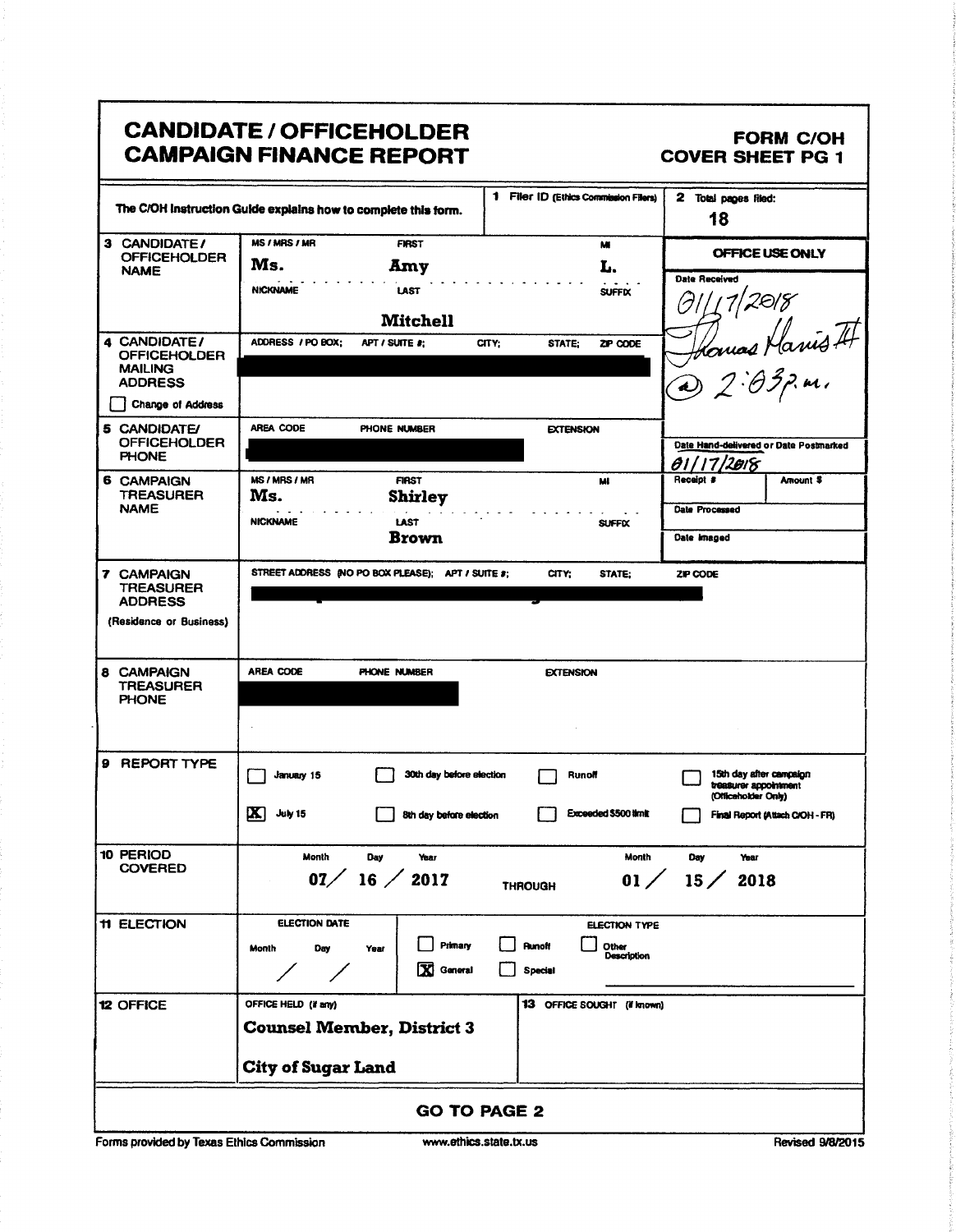## CANDIDATE / OFFICEHOLDER<br>CAMPAIGN FINANCE REPORT COVER SHEET PG 2 **CAMPAIGN FINANCE REPORT**

t

| 14 C/OH NAME                                                                     |                                                                                                               |                                                                                                                                                                                                                                                                                                                                                                         | <b>15</b> Filer ID (Ethics Commission Filers) |
|----------------------------------------------------------------------------------|---------------------------------------------------------------------------------------------------------------|-------------------------------------------------------------------------------------------------------------------------------------------------------------------------------------------------------------------------------------------------------------------------------------------------------------------------------------------------------------------------|-----------------------------------------------|
|                                                                                  | Amy L. Mitchell                                                                                               |                                                                                                                                                                                                                                                                                                                                                                         |                                               |
| <b>16 NOTICE FROM</b><br><b>POLITICAL</b><br><b>COMMITTEE(S)</b>                 | OF SUCH EXPENDITURES.                                                                                         | THIS BOX IS FOR NOTICE OF POLITICAL CONTRIBUTIONS ACCEPTED OR POLITICAL EXPENDITURES MADE BY POLITICAL COMMITTEES TO<br>SUPPORT THE CANDIDATE / OFFICEHOLDER. THESE EXPENDITURES MAY HAVE BEEN MADE WITHOUT THE CANDIDATE'S OR OFFICEHOLDER'S<br>KNOWLEDGE OR CONSENT. CANDIDATES AND OFFICEHOLDERS ARE REQUIRED TO REPORT THIS INFORMATION ONLY IF THEY RECEIVE NOTICE |                                               |
|                                                                                  | <b>COMMITTEE TYPE</b>                                                                                         | <b>COMMITTEE NAME</b>                                                                                                                                                                                                                                                                                                                                                   |                                               |
|                                                                                  | GENERAL                                                                                                       |                                                                                                                                                                                                                                                                                                                                                                         |                                               |
|                                                                                  | SPECIFIC                                                                                                      | <b>COMMITTEE ADDRESS</b>                                                                                                                                                                                                                                                                                                                                                |                                               |
|                                                                                  |                                                                                                               | COMMITTEE CAMPAIGN TREASURER NAME                                                                                                                                                                                                                                                                                                                                       |                                               |
| <b>Additional Pages</b>                                                          |                                                                                                               |                                                                                                                                                                                                                                                                                                                                                                         |                                               |
|                                                                                  |                                                                                                               | <b>COMMITTEE CAMPAIGN TREASURER ADDRESS</b>                                                                                                                                                                                                                                                                                                                             |                                               |
| <b>17 CONTRIBUTION</b><br><b>TOTALS</b>                                          | 1.                                                                                                            | TOTAL POLITICAL CONTRIBUTIONS OF \$50 OR LESS (OTHER THAN<br>PLEDGES, LOANS, OR GUARANTEES OF LOANS), UNLESS ITEMIZED                                                                                                                                                                                                                                                   | \$0.00                                        |
|                                                                                  | 2.                                                                                                            | TOTAL POLITICAL CONTRIBUTIONS<br>(OTHER THAN PLEDGES, LOANS, OR GUARANTEES OF LOANS)                                                                                                                                                                                                                                                                                    | \$0.00                                        |
| <b>EXPENDITURE</b><br><b>TOTALS</b>                                              | З.                                                                                                            | TOTAL POLITICAL EXPENDITURES OF \$100 OR LESS.<br><b>UNLESS ITEMIZED</b>                                                                                                                                                                                                                                                                                                | \$0.00                                        |
|                                                                                  | 4.                                                                                                            | <b>TOTAL POLITICAL EXPENDITURES</b>                                                                                                                                                                                                                                                                                                                                     | \$5,186.96                                    |
| <b>CONTRIBUTION</b><br><b>BALANCE</b>                                            | 5.                                                                                                            | TOTAL POLITICAL CONTRIBUTIONS MAINTAINED AS OF THE LAST DAY<br>OF REPORTING PERIOD                                                                                                                                                                                                                                                                                      | \$12,117.40                                   |
| <b>OUTSTANDING</b><br><b>LOAN TOTALS</b>                                         | 6.<br>TOTAL PRINCIPAL AMOUNT OF ALL OUTSTANDING LOANS AS OF THE<br>\$0.00<br>LAST DAY OF THE REPORTING PERIOD |                                                                                                                                                                                                                                                                                                                                                                         |                                               |
| <b>18 AFFIDAVIT</b>                                                              | T <b>homas Hercules,Harris In</b><br>Notary ID # 126517278<br><b>My Commission Expires</b><br>May 13, 2020    | I swear, or affirm, under penalty of perjury, that the accompanying report is<br>true and correct and includes all information required to be reported by me<br>under Title 15, Election Code<br>\$ignature of Candidate or Officeholder                                                                                                                                |                                               |
| AFFIX NOTARY STAMP / SEALABOVE<br>Sworn to and subscribed before me, by the said |                                                                                                               |                                                                                                                                                                                                                                                                                                                                                                         | this the                                      |
| <u>bannar</u><br>day of                                                          | 20                                                                                                            | to certify which, witness my hand and seal of office.                                                                                                                                                                                                                                                                                                                   |                                               |
| Signature of officer administering oath                                          |                                                                                                               | Printed name of officer administering oath                                                                                                                                                                                                                                                                                                                              | Title of officer administering oath           |
| Forms provided by Texas Ethics Commission                                        |                                                                                                               | www.ethics.state.tx.us                                                                                                                                                                                                                                                                                                                                                  | Revised 9/8/2015                              |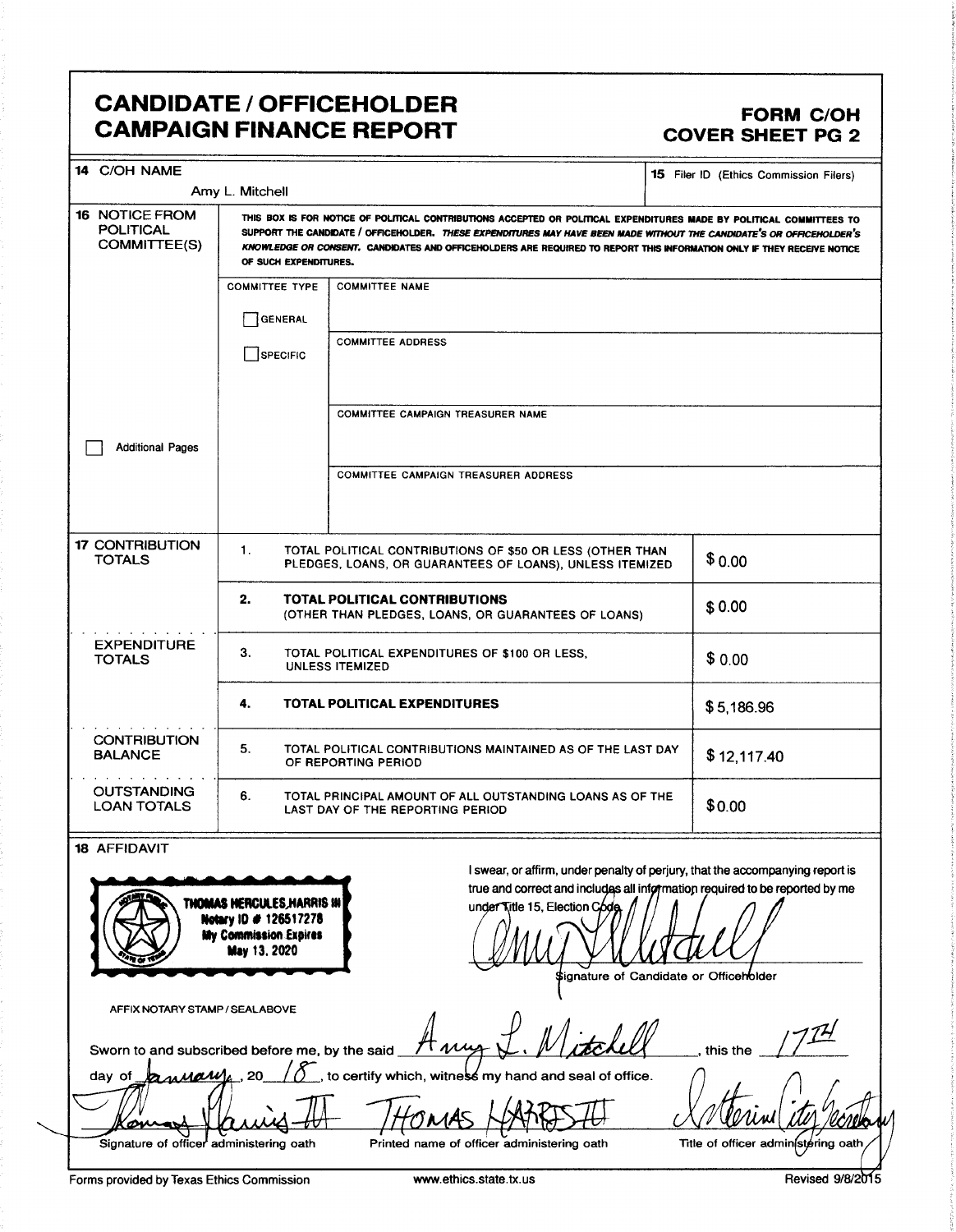## SUBTOTALS - C/OH FORM C/OH

# COVER SHEET PG 3

|     | <b>19 FILER NAME</b><br>20 Filer ID (Ethics Commission Filers)                                        |                                  |
|-----|-------------------------------------------------------------------------------------------------------|----------------------------------|
|     | <b>Amy L. Mitchell</b>                                                                                |                                  |
|     | 21 SCHEDULE SUBTOTALS<br><b>NAME OF SCHEDULE</b>                                                      | <b>SUBTOTAL</b><br><b>AMOUNT</b> |
| 1.  | SCHEDULE A1: MONETARY POLITICAL CONTRIBUTIONS                                                         | s                                |
| 2.  | SCHEDULE A2: NON-MONETARY (IN-KIND) POLITICAL CONTRIBUTIONS                                           | s                                |
| з.  | SCHEDULE B: PLEDGED CONTRIBUTIONS                                                                     | s                                |
| 4.  | <b>SCHEDULE E: LOANS</b>                                                                              | s                                |
| 5.  | SCHEDULE F1: POLITICAL EXPENDITURES MADE FROM POLITICAL CONTRIBUTIONS                                 | s                                |
| 6.  | SCHEDULE F2: UNPAID INCURRED OBLIGATIONS                                                              | \$                               |
| 7.  | SCHEDULE F3: PURCHASE OF INVESTMENTS MADE FROM POLITICAL CONTRIBUTIONS                                | s                                |
| 8.  | SCHEDULE F4: EXPENDITURES MADE BY CREDIT CARD                                                         | s                                |
| 9.  | $\mathbf{X}$<br>SCHEDULE G: POLITICAL EXPENDITURES MADE FROM PERSONAL FUNDS                           | \$5,186.96                       |
| 10. | SCHEDULE H: PAYMENT MADE FROM POLITICAL CONTRIBUTIONS TO A BUSINESS OF C/OH                           | s                                |
| 11. | SCHEDULE I: NON-POLITICAL EXPENDITURES MADE FROM POLITICAL CONTRIBUTIONS                              | s                                |
| 12. | SCHEDULE K: INTEREST, CREDITS, GAINS, REFUNDS, AND CONTRIBUTIONS<br>$\mathbf{X}$<br>RETURNED TO FILER | \$3.93                           |
|     |                                                                                                       |                                  |
|     |                                                                                                       |                                  |
|     |                                                                                                       |                                  |
|     |                                                                                                       |                                  |

 $\mathcal{O}_{\mathcal{A}}$  and the set of the set of the set of  $\mathcal{O}_{\mathcal{A}}$ 

 $\bar{\alpha}$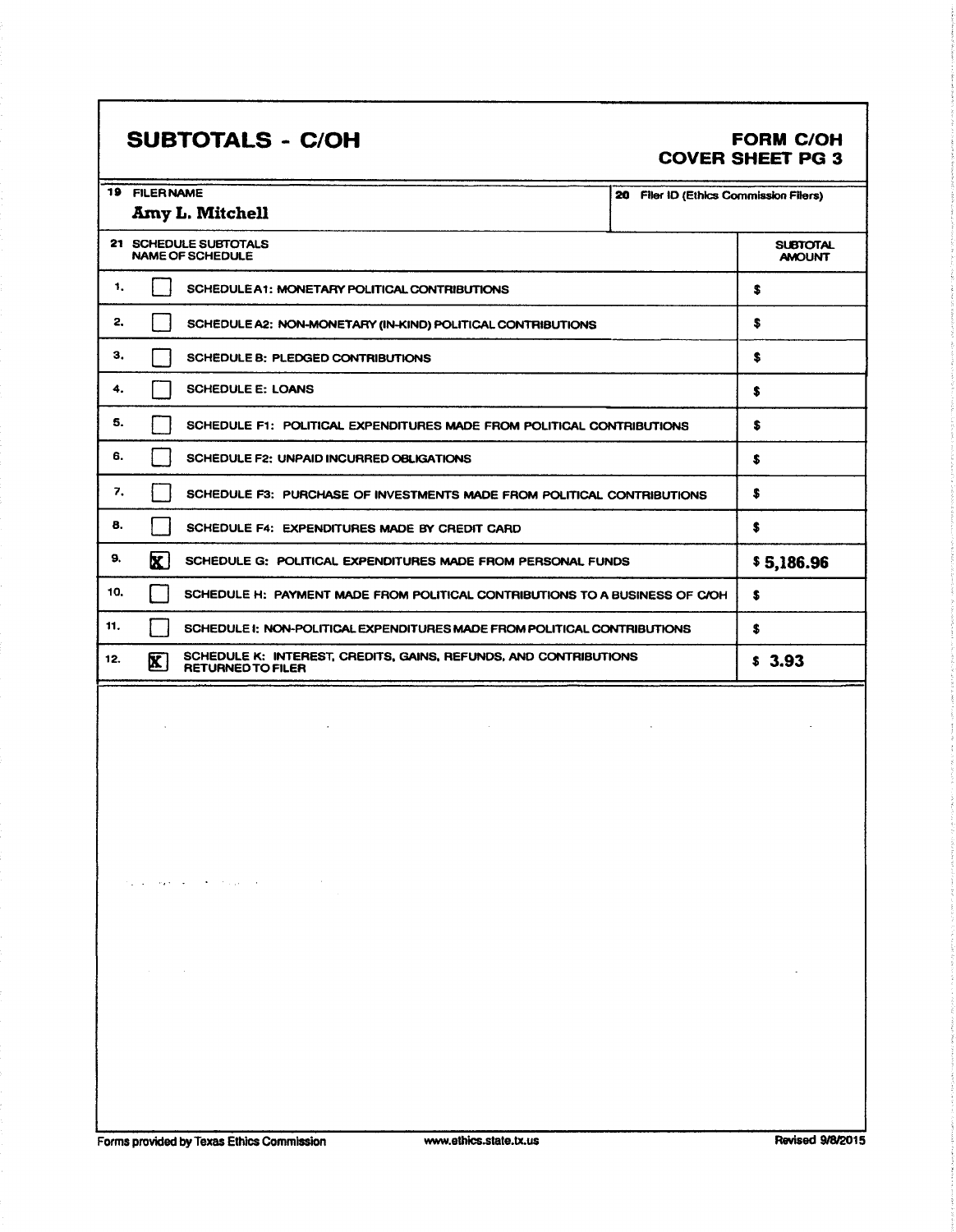|  |  | <b>MONETARY POLITICAL CONTRIBUTIONS</b> |
|--|--|-----------------------------------------|
|--|--|-----------------------------------------|

SCHEDULE A1

| The Instruction Guide explains how to complete this form.                                        | 1 Total pages Schedule A1:            |
|--------------------------------------------------------------------------------------------------|---------------------------------------|
| 2 FILER NAME<br>Amy L. Mitchell                                                                  | 3 Filer ID (Ethics Commission Filers) |
| 4<br>Date<br>5 Full name of contributor<br>out-of-state PAC (ID#:                                | 7 Amount of contribution (\$)         |
| 6 Contributor address;<br>City; State;<br><b>Zip Code</b>                                        |                                       |
| 8 Principal occupation / Job title (See Instructions)<br><b>Employer (See Instructions)</b><br>9 |                                       |
| Full name of contributor<br>out-of-state PAC (ID#:<br>$\rightarrow$<br>Date                      | Amount of contribution (\$)           |
| the second control of the second<br>Contributor address;<br>City; State; Zip Code                |                                       |
| Principal occupation / Job title (See Instructions)<br><b>Employer (See Instructions)</b>        |                                       |
| Full name of contributor<br>out-of-state PAC (ID#: 1999)<br>Date                                 | Amount of contribution (\$)           |
| Contributor address;<br>City; State; Zip Code                                                    |                                       |
| <b>Employer (See Instructions)</b><br>Principal occupation / Job title (See Instructions)        |                                       |
| Date<br>Full name of contributor                                                                 | Amount of contribution (\$)           |
| Contributor address;<br>City;<br>State; Zip Code                                                 |                                       |
| Principal occupation / Job title (See Instructions)<br><b>Employer (See Instructions)</b>        |                                       |
|                                                                                                  |                                       |
| ATTACH ADDITIONAL COPIES OF THIS SCHEDULE AS NEEDED                                              |                                       |

If contributoris out-of-state PAC, please see Instruction guide foradditional reporting requirements.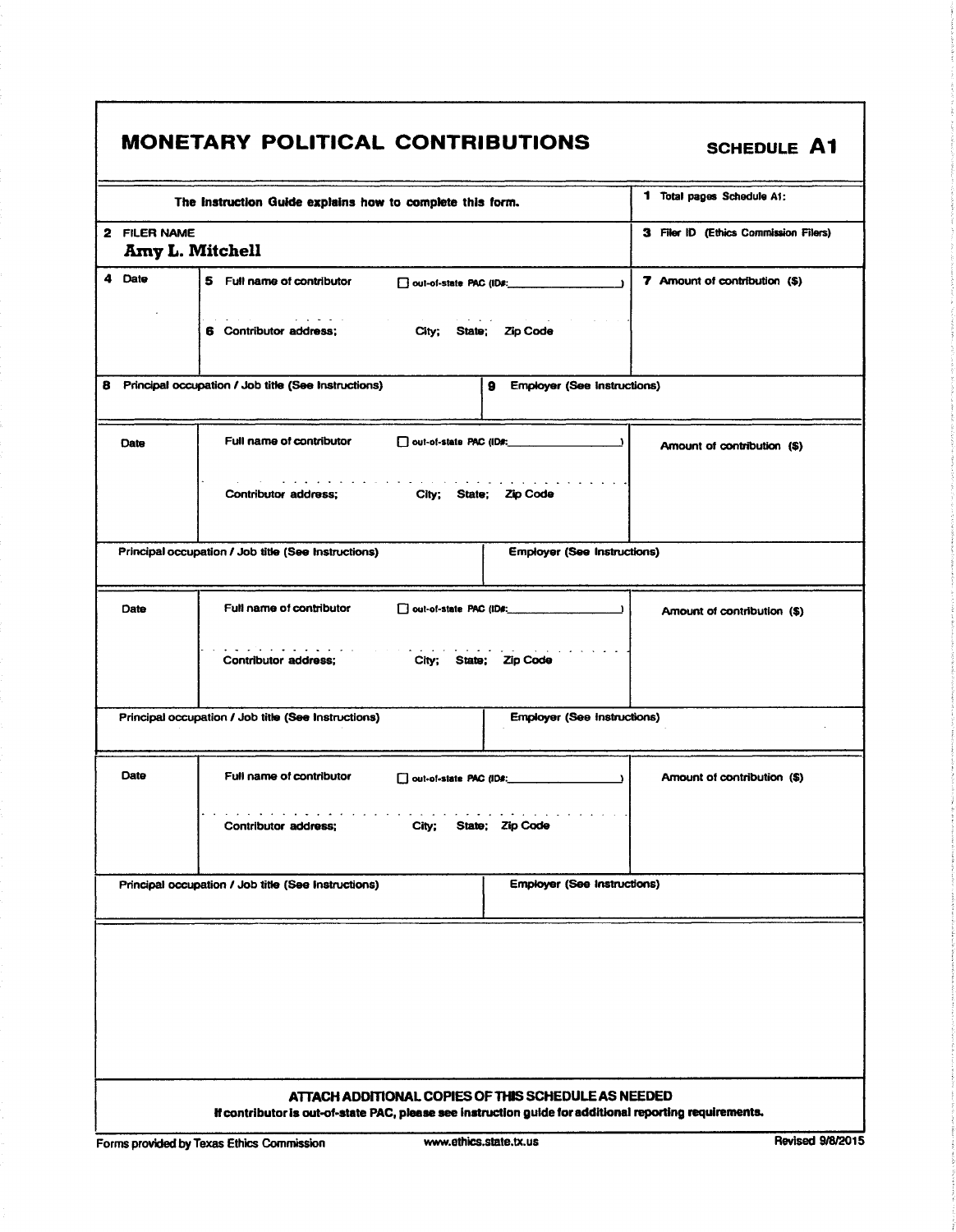### NON- MONETARY ( IN- KIND) POLITICAL CONTRIBUTIONS **SCHEDULE** A2

| The Instruction Gulde explains how to complete this form.                                                                                                      | 1 Total pages Schedule A2:                                                 |
|----------------------------------------------------------------------------------------------------------------------------------------------------------------|----------------------------------------------------------------------------|
| 2 FILER NAME<br>Amy L. Mitchell                                                                                                                                | 3 Filer ID (Ethics Commission Filers)                                      |
| 4 TOTAL OF UNITEMIZED IN-KIND POLITICAL CONTRIBUTIONS                                                                                                          | \$0.00                                                                     |
| 5 Date<br>6 Full name of contributor<br>out-of-state PAC (ID#;                                                                                                 | 8 Amount of<br>. 9 in-kind contribution<br>Contribution \$<br>description  |
| 7 Contributor address:<br>City;<br>State: Zip Code                                                                                                             | Check if travel outside of Texas. Complete Schedule T.                     |
| 10 Principal occupation / Job title (FOR NON-JUDICIAL) (See Instructions)                                                                                      | 11 Employer (FOR NON-JUDICIAL) (See Instructions)                          |
| 12 Contributor's principal occupation (FOR JUDICIAL)                                                                                                           | 13 Contributor's job title (FOR JUDICIAL) (See Instructions)               |
| 14 Contributor's employer/law firm (FOR JUDICIAL)                                                                                                              | 15 Law firm of contributor's spouse (if any) (FOR JUDICIAL)                |
| 16 If contributor is a child, law firm of parent(s) (if any) (FOR JUDICIAL)                                                                                    |                                                                            |
| Full name of contributor   out-of-state PAC (ID#;<br>Date                                                                                                      | <b>Amount of</b><br>In-kind contribution<br>Contribution \$<br>description |
| Contributor address;<br>City:<br>State; Zip Code                                                                                                               | Check if travel outside of Texas. Complete Schedule T.                     |
| Principal occupation / Job title (FOR NON-JUDICIAL) (See Instructions)                                                                                         | Employer (FOR NON-JUDICIAL) (See Instructions)                             |
| Contributor's principal occupation (FOR JUDICIAL)                                                                                                              | Contributor's job title (FOR JUDICIAL) (See Instructions)                  |
| Contributor's employer/law firm (FOR JUDICIAL)                                                                                                                 | Law firm of contributor's spouse (if any) (FOR JUDICIAL)                   |
| if contributor is a child, law firm of parent(s) (if any) (FOR JUDICIAL)                                                                                       |                                                                            |
|                                                                                                                                                                |                                                                            |
|                                                                                                                                                                |                                                                            |
|                                                                                                                                                                |                                                                            |
|                                                                                                                                                                |                                                                            |
|                                                                                                                                                                |                                                                            |
|                                                                                                                                                                |                                                                            |
| ATTACH ADDITIONAL COPIES OF THIS SCHEDULE AS NEEDED<br>If contributor is out-of-state PAC, please see instruction guide for additional reporting requirements. |                                                                            |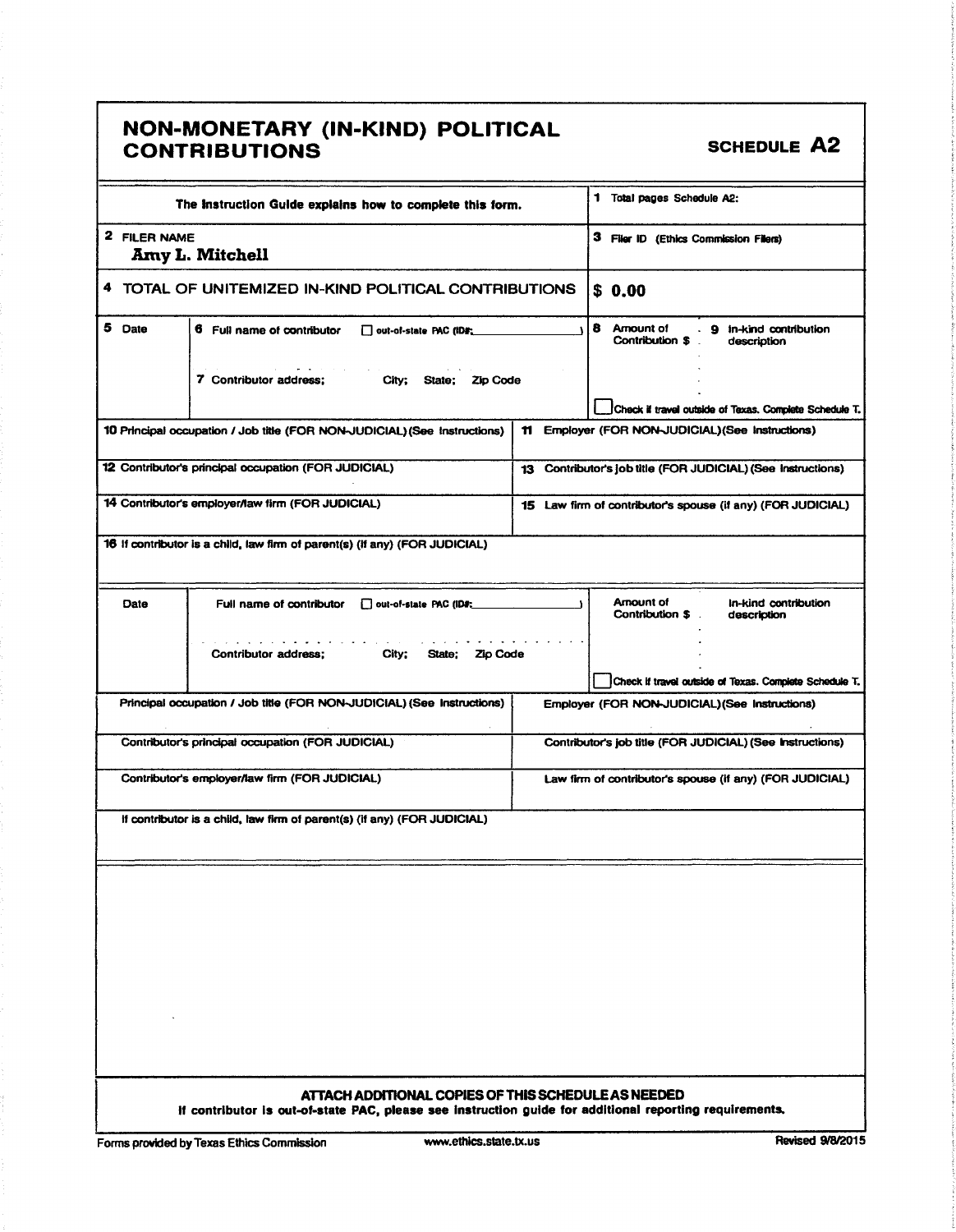|              | The instruction Guide explains how to complete this form. |                                | 1 Total pages Schedule B:             |                                                        |
|--------------|-----------------------------------------------------------|--------------------------------|---------------------------------------|--------------------------------------------------------|
| 2 FILER NAME | Amy L. Mitchell                                           |                                | 3 Filer ID (Ethics Commission Filers) |                                                        |
| 4            | TOTAL OF UNITEMIZED PLEDGES                               |                                | \$00.00                               |                                                        |
| 5 Date       | 6 Full name of pledgor<br>out-of-state PAC (ID#:          |                                | 8<br><b>Amount</b><br>of Pledge \$    | . 9 In-kind contribution<br>description                |
|              | 7 Pledgor address;<br>City;<br>State;                     | <b>Zip Code</b>                |                                       |                                                        |
|              |                                                           |                                |                                       | Check if travel outside of Texas. Complete Schedule T. |
|              | 10 Principal occupation / Job title (See Instructions)    | 11 Employer (See Instructions) |                                       |                                                        |
| Date         | Full name of pledgor<br>out-of-state PAC (ID#:            |                                | <b>Amount</b><br>of Pledge \$         | In-kind contribution<br>description                    |
|              | Pledgor address;<br>State;<br>City;                       | Zip Code                       |                                       |                                                        |
|              |                                                           |                                |                                       | Check if travel outside of Texas. Complete Schedule T. |
|              | Principal occupation / Job title (See Instructions)       |                                | <b>Employer (See Instructions)</b>    |                                                        |
| Date         | Full name of pledgor<br>out-of-state PAC (ID#             |                                | Amount of<br>Pledge \$                | In-kind contribution<br>description                    |
|              | Pledgor address;<br>City; State; Zip Code                 |                                |                                       |                                                        |
|              |                                                           |                                |                                       | Check if travel outside of Texas. Complete Schedule T. |
|              | Principal occupation / Job title (See Instructions)       |                                | <b>Employer (See Instructions)</b>    |                                                        |
| Date         | Full name of pledgor<br>out-of-state PAC (ID#;            |                                | Amount of<br>Pledge \$                | In-kind contribution<br>description                    |
|              | Pledgor address;<br>City;<br>State;                       | Zip Code                       |                                       |                                                        |
|              |                                                           |                                |                                       | Check if travel outside of Texas. Complete Schedule T. |
|              | Principal occupation / Job title (See Instructions)       |                                | <b>Employer (See Instructions)</b>    |                                                        |
|              |                                                           |                                |                                       |                                                        |
|              |                                                           |                                |                                       |                                                        |
|              |                                                           |                                |                                       |                                                        |
|              |                                                           |                                |                                       |                                                        |
|              |                                                           |                                |                                       |                                                        |

Forms provided by Texas Ethics Commission www.ethics.state.tx.us Revised 9/8/2015

ľ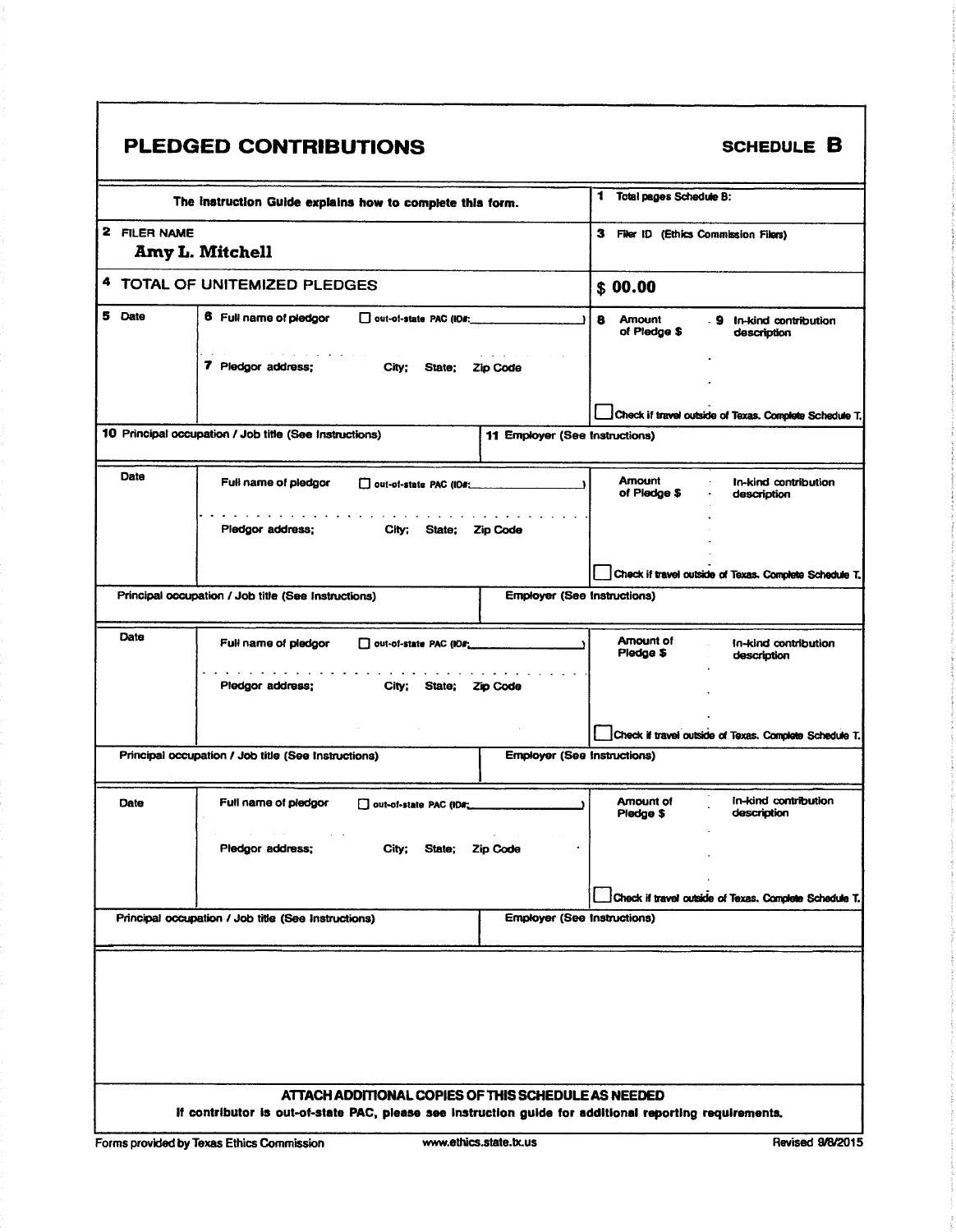| <b>LOANS</b>                                                        |                                                                                                    |                                                                                              | <b>SCHEDULE E</b>                     |  |  |
|---------------------------------------------------------------------|----------------------------------------------------------------------------------------------------|----------------------------------------------------------------------------------------------|---------------------------------------|--|--|
|                                                                     | The Instruction Guide explains how to complete this form.                                          |                                                                                              | 1 Total pages Schedule E:             |  |  |
| 2 FILER NAME<br>Amy L. Mitchell                                     |                                                                                                    |                                                                                              | 3 Filer ID (Ethics Commission Filers) |  |  |
|                                                                     | 4 TOTAL OF UNITEMIZED LOANS                                                                        |                                                                                              | \$00.00                               |  |  |
| 5<br>Date of loan                                                   | 7 Name of lender                                                                                   |                                                                                              | 9 Loan Amount (\$)                    |  |  |
| 6<br>is lender<br>a financial<br>Institution?                       | 8 Lender address; City;                                                                            | State;<br><b>Zip Code</b>                                                                    | 10 Interest rate                      |  |  |
| Y<br>N                                                              |                                                                                                    |                                                                                              | <b>11 Maturity date</b>               |  |  |
|                                                                     | 12 Principal occupation / Job title (See Instructions)                                             | 13 Employer (See Instructions)                                                               |                                       |  |  |
| 14 Description of Collateral<br>none                                |                                                                                                    | 15 Check if personal funds were deposited into political<br>account (See Instructions)<br>ιı |                                       |  |  |
| 16 GUARANTOR<br><b>INFORMATION</b>                                  | 17 Name of guarantor                                                                               |                                                                                              | 19 Amount Guaranteed (\$)             |  |  |
|                                                                     | <b>18 Guarantor address:</b><br>City;                                                              | State;<br>Zip Code                                                                           |                                       |  |  |
| not applicable<br>l 1<br>20 Principal Occupation (See Instructions) |                                                                                                    | 21 Employer (See Instructions)                                                               |                                       |  |  |
|                                                                     |                                                                                                    |                                                                                              |                                       |  |  |
| Date of Ioan                                                        | Name of lender                                                                                     |                                                                                              | Loan Amount (\$)                      |  |  |
| Is lender<br>a financial<br>Institution?                            | Lender address:<br>City;                                                                           | Zip Code<br>State;                                                                           | <b>Interest rate</b>                  |  |  |
| N<br>Y.                                                             |                                                                                                    |                                                                                              | <b>Maturity date</b>                  |  |  |
|                                                                     | Principal occupation / Job title (See Instructions)                                                | <b>Employer (See Instructions)</b>                                                           |                                       |  |  |
| Description of Collateral                                           |                                                                                                    | Check if personal funds were deposited into political<br>account (See Instructions)          |                                       |  |  |
| $\Box$<br>none                                                      |                                                                                                    | $\mathbf{L}$                                                                                 |                                       |  |  |
| <b>GUARANTOR</b><br><b>INFORMATION</b>                              | Name of guarantor                                                                                  |                                                                                              | Amount Guaranteed (\$)                |  |  |
|                                                                     | <b>Guarantor address:</b><br>City;                                                                 | State; Zip Code                                                                              |                                       |  |  |
| not applicable                                                      |                                                                                                    |                                                                                              |                                       |  |  |
|                                                                     | <b>Employer (See Instructions)</b><br>Principal Occupation (See Instructions)                      |                                                                                              |                                       |  |  |
|                                                                     | If lender is out-of-state PAC, please see instruction guide for additional reporting requirements. | ATTACH ADDITIONAL COPIES OF THIS SCHEDULE AS NEEDED                                          |                                       |  |  |

 $\ddot{\phantom{0}}$ 

Г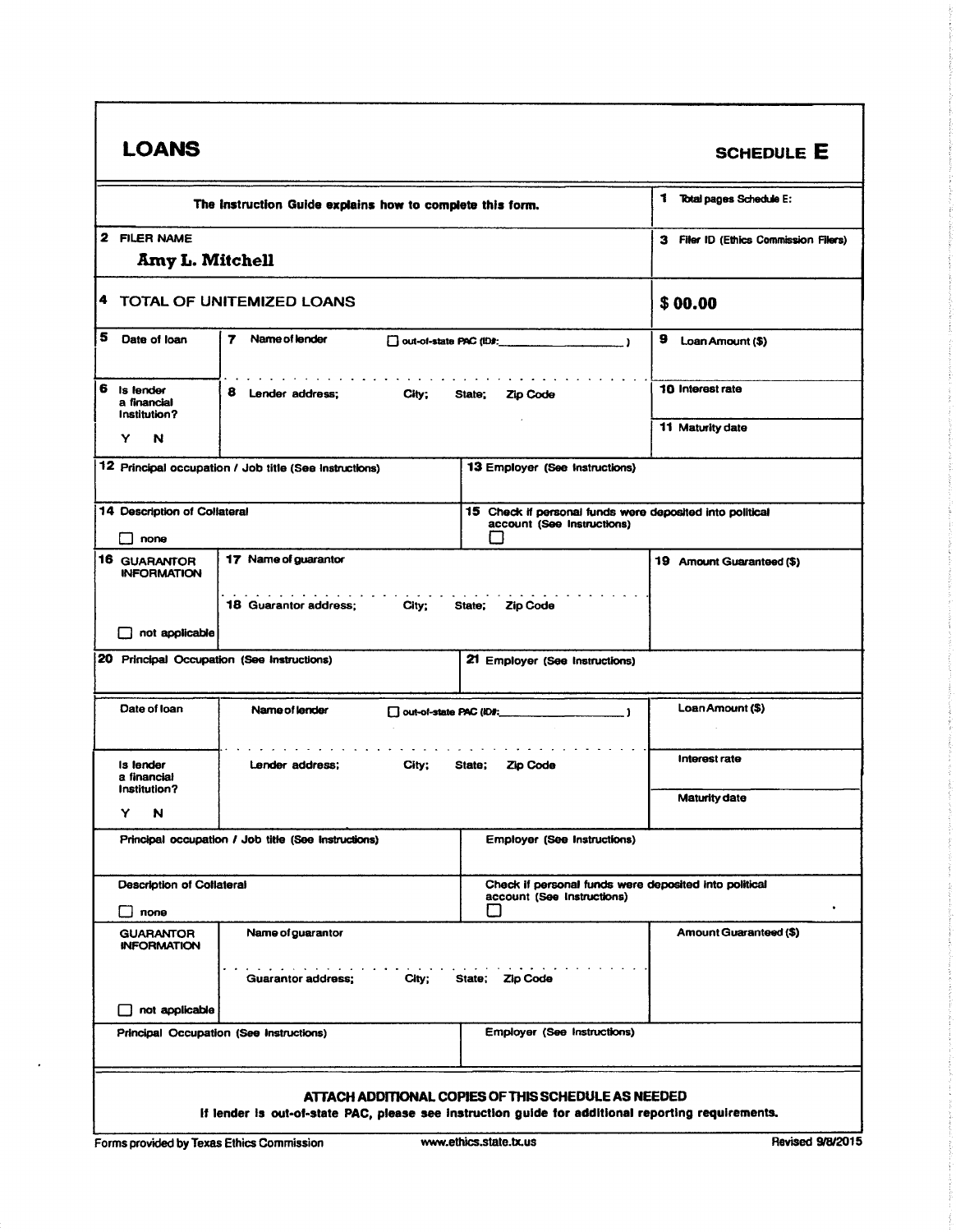### POLITICAL EXPENDITURES MADE FROM POLITICAL CONTRIBUTIONS

|                                                                                                                                                                                              |                  | <b>EXPENDITURE CATEGORIES FOR BOX 8(a)</b>                                                                                                                                   |                                            |                                                                                                 |                                                                                                                                                                                                      |
|----------------------------------------------------------------------------------------------------------------------------------------------------------------------------------------------|------------------|------------------------------------------------------------------------------------------------------------------------------------------------------------------------------|--------------------------------------------|-------------------------------------------------------------------------------------------------|------------------------------------------------------------------------------------------------------------------------------------------------------------------------------------------------------|
| <b>Advertising Expense</b><br><b>Accounting/Banking</b><br><b>Consulting Expense</b><br>Contributions/Donations Made By<br>Candidate/Officeholden/Political Committee<br>Credit Card Payment |                  | <b>Event Expense</b><br>Fees<br>Food/Beverage Experce<br>Gilt/Awards/Memorials Expense<br><b>Legal Services</b><br>The instruction Guide explains how to complete this form. | Polling Expense<br><b>Printing Expense</b> | Loan Repayment/Reimbursement<br>Office Overhead/Rental Expense<br>Salaries/Wages/Contract Labor | Solicitation/Fundralsing Expense<br><b>Transportation Equipment &amp; Related Expense</b><br><b>Travel In District</b><br><b>Travel Out Of District</b><br>Other (enter a category not listed above) |
| 1 Total pages Schedule F1:12 FILER NAME<br>2                                                                                                                                                 |                  | <b>Amy L. Mitchell</b>                                                                                                                                                       |                                            |                                                                                                 | 3 Filer ID (Ethics Commission Filers)                                                                                                                                                                |
| 4 7/5/2018                                                                                                                                                                                   | 5 Payee name     | <b>Rick Miller Campaign</b>                                                                                                                                                  |                                            |                                                                                                 |                                                                                                                                                                                                      |
| 6 Amount (\$)<br>\$2,500.00                                                                                                                                                                  | 7 Payee address; | City: State: Zip Code                                                                                                                                                        |                                            |                                                                                                 |                                                                                                                                                                                                      |
| 8<br><b>PURPOSE</b><br>OF<br><b>EXPENDITURE</b>                                                                                                                                              |                  | (a) Category (See Categories listed at the top of this schedule)<br><b>Contributions</b>                                                                                     |                                            | (b) Description<br><b>Campaign Donation</b>                                                     | Check if travel outside of Texas, Complete Schedule T,<br>Check if Austin, TX, officeholder living expense                                                                                           |
| <b>9 Complete ONLY</b> if direct<br>expenditure to benefit C/OH                                                                                                                              |                  | Candidate / Officeholder name                                                                                                                                                |                                            | Office sought                                                                                   | Office held                                                                                                                                                                                          |
| Date<br>1/12/2018                                                                                                                                                                            | Payee name       | <b>Carl Drozd Campaign</b>                                                                                                                                                   |                                            |                                                                                                 |                                                                                                                                                                                                      |
| Amount (\$)<br>\$2,500.00                                                                                                                                                                    | Payee address;   | City; State; Zip Code                                                                                                                                                        |                                            |                                                                                                 |                                                                                                                                                                                                      |
| <b>PURPOSE</b><br>OF<br><b>EXPENDITURE</b>                                                                                                                                                   |                  | Category (See Categories listed at the top of this schedule)<br><b>Contributions</b>                                                                                         |                                            | Description<br><b>Campaign Donation</b>                                                         | Check if travel outside of Texas. Complete Schedule T.<br>Check if Austin, TX, officeholder living expense                                                                                           |
| Complete ONLY if direct<br>expenditure to benefit C/OH                                                                                                                                       |                  | Candidate / Officeholder name                                                                                                                                                |                                            | Office sought                                                                                   | Office held                                                                                                                                                                                          |
| Date<br>10/13/2017                                                                                                                                                                           | Payee name       | <b>Adjecta Technologies</b>                                                                                                                                                  |                                            |                                                                                                 |                                                                                                                                                                                                      |
| Amount (\$)<br>City; State; Zip Code<br>Payee address;<br>\$156.96                                                                                                                           |                  |                                                                                                                                                                              |                                            |                                                                                                 |                                                                                                                                                                                                      |
| <b>PURPOSE</b><br>ОF<br><b>EXPENDITURE</b>                                                                                                                                                   | <b>Other</b>     | Category (See Categories listed at the top of this schedule)                                                                                                                 |                                            | Description<br><b>Website</b>                                                                   | Checkif travel outside of Texas, Complete Schedule T,<br>Check if Austin, TX, officeholder living expense                                                                                            |
| Complete ONLY if direct<br>expenditure to benefit C/OH                                                                                                                                       |                  | Candidate / Officeholder name                                                                                                                                                |                                            | Office sought                                                                                   | Office held                                                                                                                                                                                          |
| ATTACH ADDITIONAL COPIES OF THIS SCHEDULEAS NEEDED                                                                                                                                           |                  |                                                                                                                                                                              |                                            |                                                                                                 |                                                                                                                                                                                                      |

SCHEDULE F1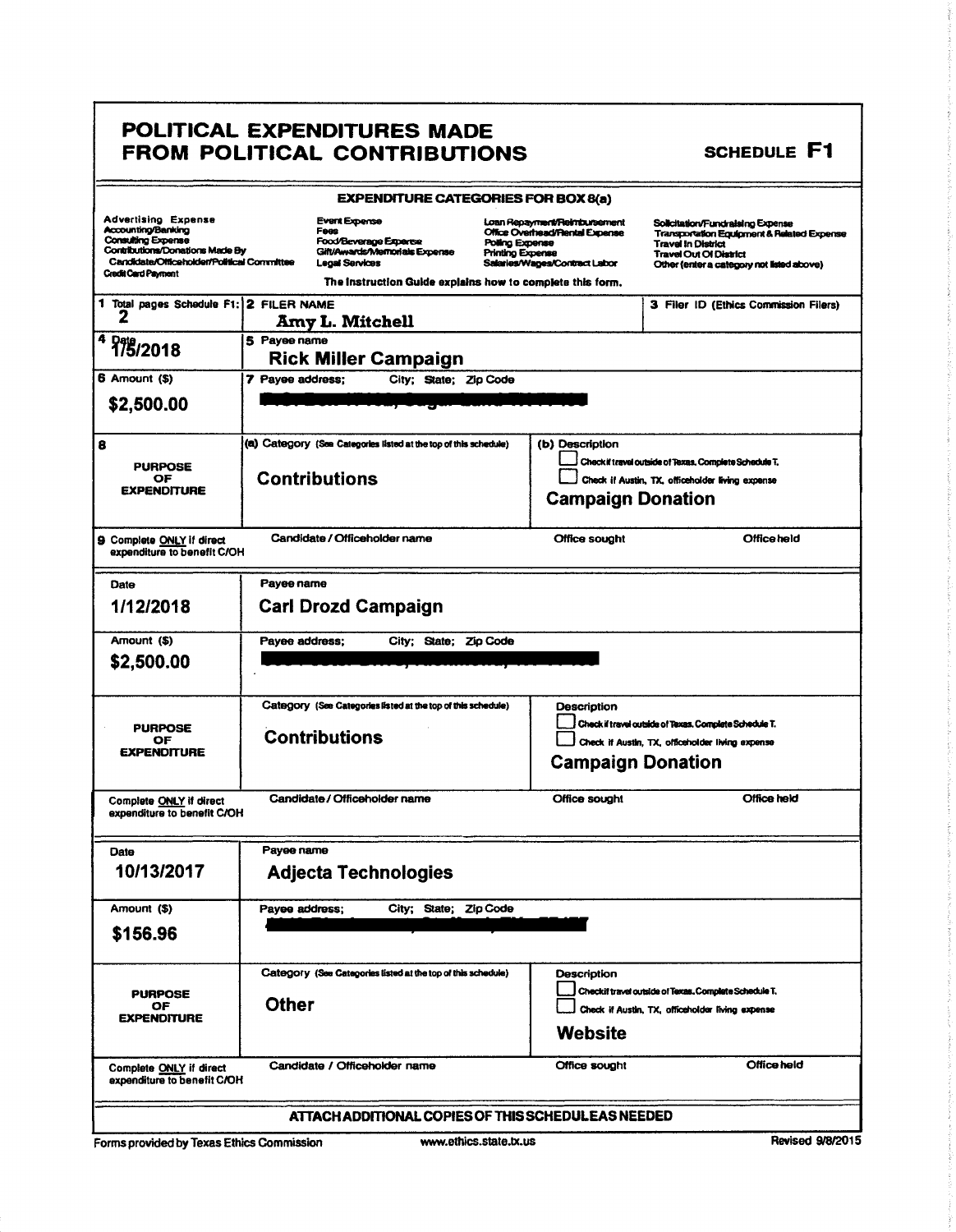### POLITICAL EXPENDITURES MADE FROM POLITICAL CONTRIBUTIONS SCHEDULE F1

| <b>EXPENDITURE CATEGORIES FOR BOX 8(a)</b>                                                                                                                                            |                                                                                                                                                                       |                                                                                                                                               |                                                                                                                                                                                                      |  |
|---------------------------------------------------------------------------------------------------------------------------------------------------------------------------------------|-----------------------------------------------------------------------------------------------------------------------------------------------------------------------|-----------------------------------------------------------------------------------------------------------------------------------------------|------------------------------------------------------------------------------------------------------------------------------------------------------------------------------------------------------|--|
| <b>Advertising Expense</b><br>Accounting/Banking<br><b>Consulting Expense</b><br>Contributions/Donations Made By<br>Candidate/Officeholder/Political Committee<br>Credit Card Payment | <b>Event Expense</b><br>Fees<br>Food/Beverage Expense<br>Gift/Awards/Memorials Expense<br>Legal Services<br>The Instruction Guide explains how to complete this form. | Loan Repayment/Reimbursement<br>Office Overhead/Rental Expense<br>Polling Expense<br><b>Printing Expense</b><br>Salaries/Wages/Contract Labor | Solicitation/Fundraising Expense<br><b>Transportation Equipment &amp; Related Expense</b><br><b>Travel In District</b><br><b>Travel Out Of District</b><br>Other (enter a category not listed above) |  |
| 1 Total pages Schedule F1:                                                                                                                                                            | 2 FILER NAME                                                                                                                                                          |                                                                                                                                               | 3 Filer ID (Ethics Commission Filers)                                                                                                                                                                |  |
| 4 Date                                                                                                                                                                                | <u>Amv L. Mitchell</u>                                                                                                                                                |                                                                                                                                               |                                                                                                                                                                                                      |  |
| 12/13/2017                                                                                                                                                                            | <sup>5</sup> FBRWC Pac                                                                                                                                                |                                                                                                                                               |                                                                                                                                                                                                      |  |
| 6 Amount (S)<br>\$30.00                                                                                                                                                               | 7 Payee address;<br>City; State; Zip Code                                                                                                                             |                                                                                                                                               |                                                                                                                                                                                                      |  |
| 8                                                                                                                                                                                     | (a) Category (See Categories listed at the top of this schedule)                                                                                                      | (b) Description                                                                                                                               |                                                                                                                                                                                                      |  |
| <b>PURPOSE</b>                                                                                                                                                                        | <b>Other</b>                                                                                                                                                          |                                                                                                                                               | Check if travel outside of Texas. Complete Schedule T.                                                                                                                                               |  |
| OF<br><b>EXPENDITURE</b>                                                                                                                                                              |                                                                                                                                                                       |                                                                                                                                               | Check if Austin, TX, officeholder living expense                                                                                                                                                     |  |
|                                                                                                                                                                                       |                                                                                                                                                                       | <b>Membership fee</b>                                                                                                                         |                                                                                                                                                                                                      |  |
| 9 Complete ONLY if direct<br>expenditure to benefit C/OH                                                                                                                              | Candidate / Officeholder name                                                                                                                                         | Office sought                                                                                                                                 | Office held                                                                                                                                                                                          |  |
| Date                                                                                                                                                                                  | Payee name                                                                                                                                                            |                                                                                                                                               |                                                                                                                                                                                                      |  |
|                                                                                                                                                                                       |                                                                                                                                                                       |                                                                                                                                               |                                                                                                                                                                                                      |  |
| Amount (S)                                                                                                                                                                            | Payee address;<br>City; State; Zip Code                                                                                                                               |                                                                                                                                               |                                                                                                                                                                                                      |  |
| <b>PURPOSE</b><br>ОF<br><b>EXPENDITURE</b>                                                                                                                                            | Category (See Categories listed at the top of this schedule)                                                                                                          | Description                                                                                                                                   | Check if travel outside of Texas. Complete Schedule T.<br>Check if Austin, TX, officeholder living expense                                                                                           |  |
| Complete ONLY if direct<br>expenditure to benefit C/OH                                                                                                                                | Candidate / Officeholder name                                                                                                                                         | Office sought                                                                                                                                 | Office held                                                                                                                                                                                          |  |
| Date                                                                                                                                                                                  | Payee name                                                                                                                                                            |                                                                                                                                               |                                                                                                                                                                                                      |  |
|                                                                                                                                                                                       |                                                                                                                                                                       |                                                                                                                                               |                                                                                                                                                                                                      |  |
| Amount (\$)                                                                                                                                                                           | Payee address;<br>City; State; Zip Code                                                                                                                               |                                                                                                                                               |                                                                                                                                                                                                      |  |
| <b>PURPOSE</b><br>ОF<br><b>EXPENDITURE</b>                                                                                                                                            | Category (See Categories listed at the top of this schedule)                                                                                                          | Description                                                                                                                                   | Check if travel outside of Texas. Complete Schedule T.<br>Check if Austin, TX, officeholder living expense                                                                                           |  |
| Complete ONLY if direct<br>expenditure to benefit C/OH                                                                                                                                | Candidate / Officeholder name                                                                                                                                         | Office sought                                                                                                                                 | Office held                                                                                                                                                                                          |  |
| ATTACH ADDITIONAL COPIES OF THIS SCHEDULE AS NEEDED                                                                                                                                   |                                                                                                                                                                       |                                                                                                                                               |                                                                                                                                                                                                      |  |

ı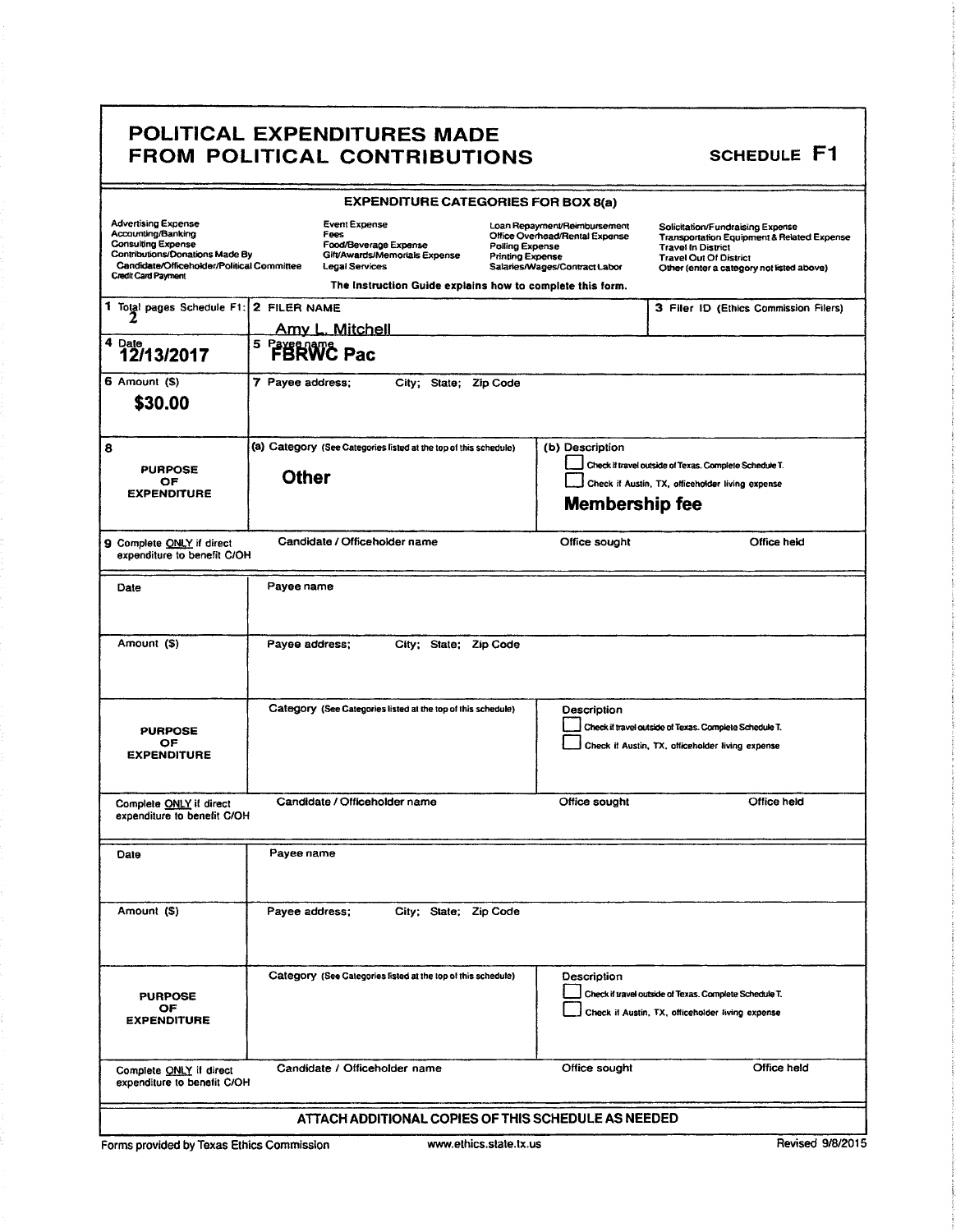### UNPAID INCURRED OBLIGATIONS

### **EXPENDITURE CATEGORIES FOR BOX 10(a) Advertising Expense**<br>Accounting/Banking Luan Repayment/Reimbursement<br>Office Overhaad/Rental Expense Event Expense Solicitation/Fundraising Expense Commission of a strategy contract of President Experience<br>Transportation Equipment & Related Experience Fe Consulting Expense<br>Contributions/Donations Made By Food/Beverage Expertse<br>Gift/Awards/Memorlais Expense Polling Expense Travel Out Of District<br>Travel Out Of District<br>Other (enter a category not listed above) Printing Expense<br>Salaries/Wages/Contract Labor Candidate/Officeholder/Political Committee **Legal Services** The instruction Guide explains how to complete this form. 1 Total pages Schedule F2: 2 FILER NAME 3 Filer ID (Ethics Commission Filers) Amy L. Mitchell 4 TOTAL OF UNITEMIZED UNPAID INCURRED OBLIGATIONS \$ 5 Date 6 Payee name 7 Amount (\$) 8 Payee address; City; State; Zip Code  $\Omega$ **TYPE OF** Political Non-Political **EXPENDITURE** 10 (a) Category (See Categories listed at the top of this schedule) (b) Description **PURPOSE** Checkit travel outside of Texas. Complete Schedule T. OF<br>EXPENDITURE Check if Austin, TX, officeholder living expense 11 Complete ONLY if direct<br>expenditure to benefit C/OH Candidate / Officeholder name Office sought Office held Payee name Date Amount (\$) Pavee address: City; State; Zip Code **TYPE OF** Non-Political **EXPENDITURE** Political **Description** Category (See Categories listed at the top of this schedule) Check it travel outside of Texas. Complete Schedule T. **PURPOSE** OF<br>EXPENDITURE Check if Austin, TX, officeholder living expense Complete <u>ONLY</u> if direct<br>expenditure to benefit C/OH Office sought Candidate / Officeholder name Office held ATTACH ADDITIONAL COPIES OF THIS SCHEDULE AS NEEDED

Forms provided by Texas Ethics Commission

**SCHEDULE F2**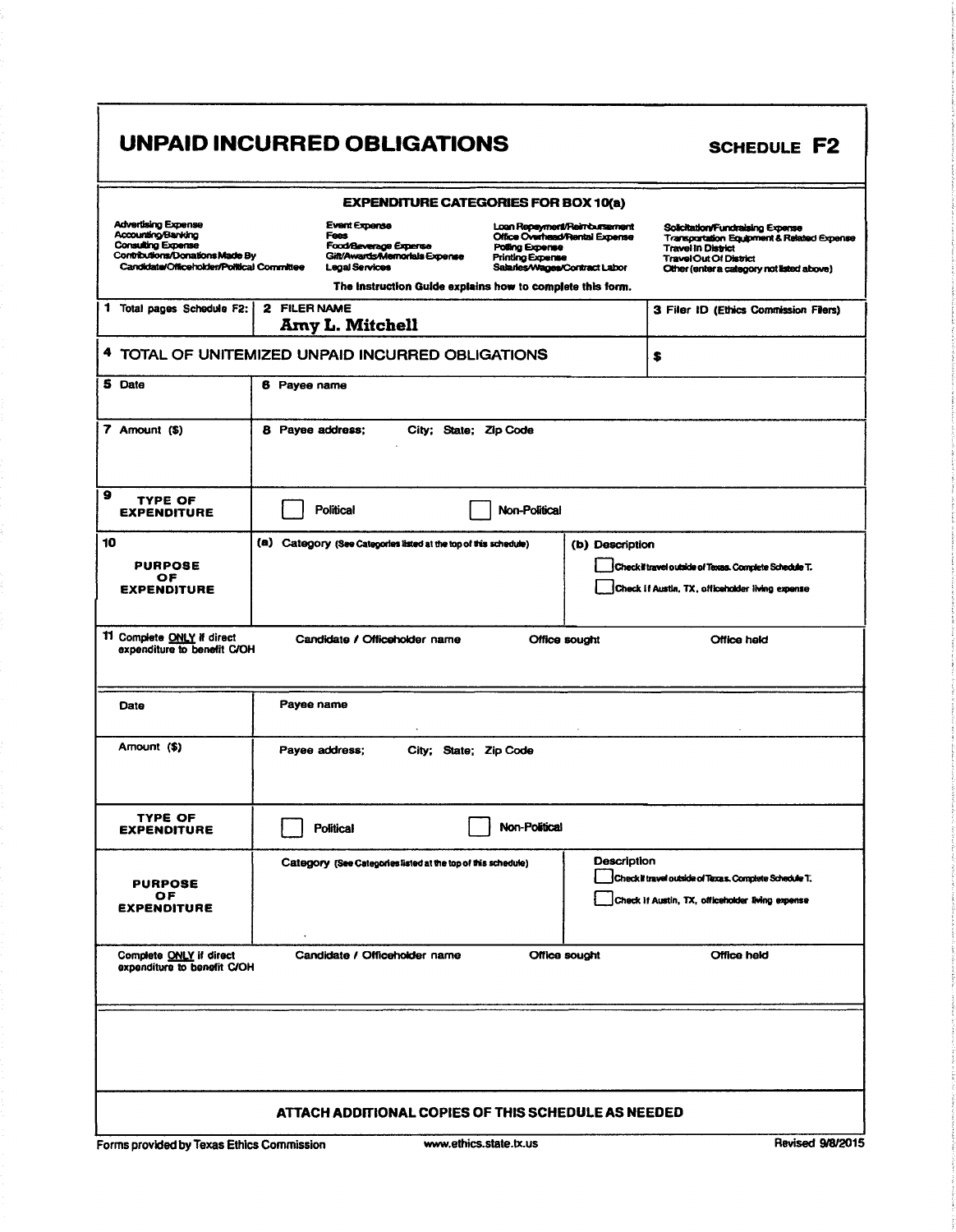### PURCHASE OF INVESTMENTS MADE FROM POLITICAL CONTRIBUTIONS SCHEDULE F3

|              | The Instruction Guide explains how to complete this form.            | 1 Total pages Schedule F3:            |
|--------------|----------------------------------------------------------------------|---------------------------------------|
| 2 FILER NAME |                                                                      |                                       |
|              | Amy L. Mitchell                                                      | 3 Filer ID (Ethics Commission Filers) |
|              |                                                                      |                                       |
| 4 Date       | 5 Name of person from whom investment is purchased                   |                                       |
|              | .<br>6 Address of person from whom investment is purchased;<br>City; | State:<br>Zip Code                    |
|              | 7 Description of investment                                          |                                       |
|              | 8 Amount of investment (\$)                                          |                                       |
| <b>Date</b>  | Name of person from whom investment is purchased                     |                                       |
|              | Address of person from whom investment is purchased;<br>City;        | State;<br>Zio Code                    |
|              | Description of investment                                            |                                       |
|              | Amount of investment (\$)                                            |                                       |
|              |                                                                      |                                       |
|              | ATTACH ADDITIONAL COPIES OF THIS SCHEDULE AS NEEDED                  |                                       |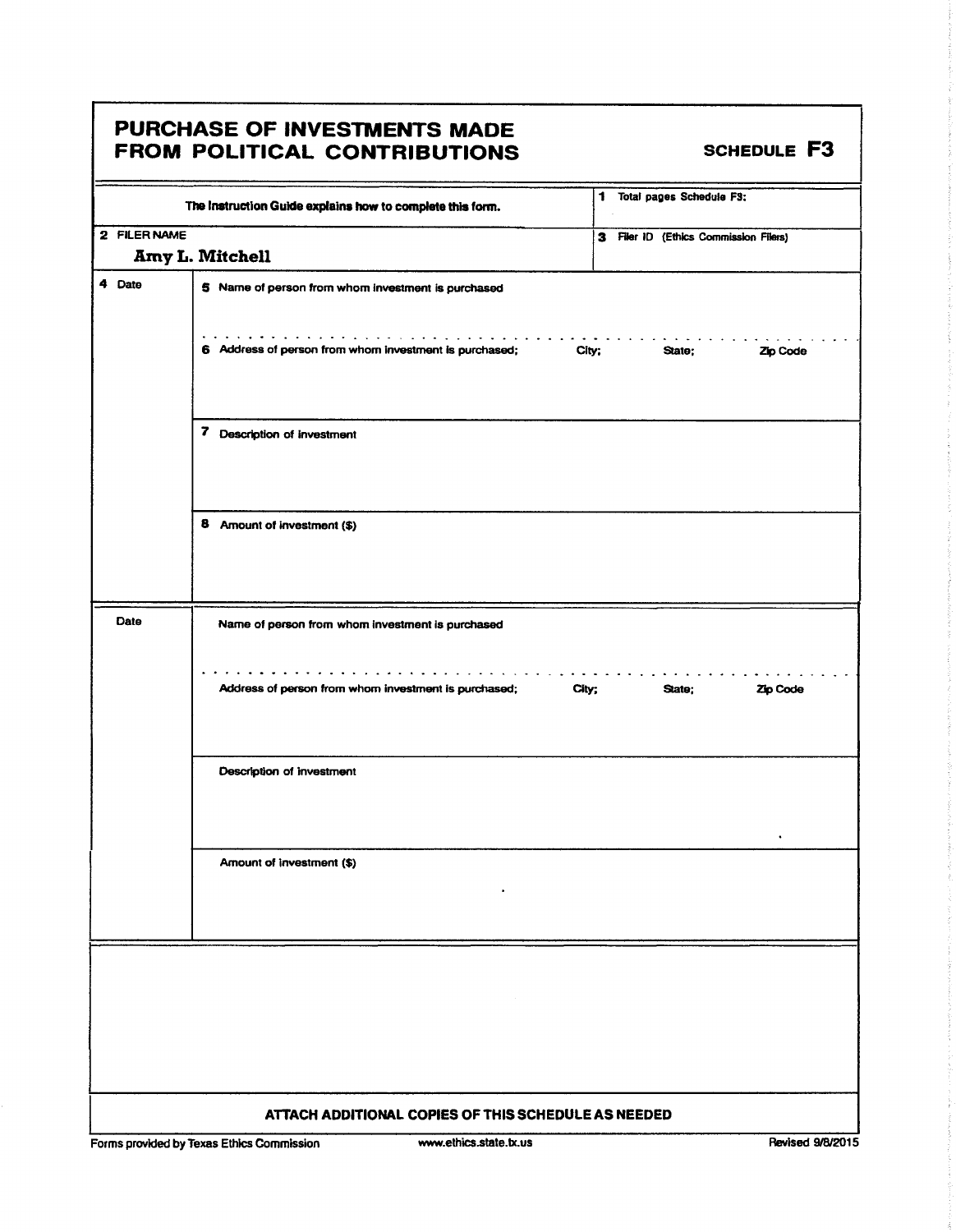## EXPENDITURES MADE BY CREDIT CARD SCHEDULE F4

EXPENDITURE CATEGORIES FOR BOX 10(a) Advertising Expense and Expense Event Expense Loan Repayment/Reimtursement Solicitation/Fundraising Expanse<br>Association Solicitus Event Expense Loan Repayment/Reimburgement Solicitation/Fundralsing Expense<br>Aces Office Overhead/Rental Expense Transportation Equipment & Related Expense<br>RetMww.rds/Memorials Expense Printing Expense Travel In Ustrict<br>Gil Advertising Expense<br>Accounting/Banking<br>Consulting Expense<br>Contributions/Donations Made By Event Expense<br>Fees<br>Foccl⁄Beverage Expense<br>Gilt/Awards/Memorials Expense<br>Legal Services Expense Polling Expense Travel In District Travel Out Of District<br>Printing Expense Travel Out Of District<br>Salaries/Wages/Contract Labor Cither (enter a category not listed above) Candidate/Officeholder/Polltical Committee The Instruction Guide explains how to complete this form. 1 Total pages Schedule F4: 2 FILER NAME 3 Filer ID (Ethics Commission Filers) Amy L. Mitchell 4 TOTAL OF UNITEMIZED EXPENDITURES CHARGED TO A CREDIT CARD  $\left| \right.$ 5 Date 6 Payee name 7 Amount (\$) 8 Payee address; City; State; Zip Code 9 TYPE OF EXPENDITURE | Political Political | Non-Political 10 **a)** Category (See Categories listed at the top of this schedule) (b) Description PURPOSE **Chedite Chedual Chedite Chedual Chedite Chedual Chedite Conpiete Schedule T.** OF<br>EXPENDITURE Check I f Austin, TX, officeholder living expense 11 Complete ONLY if direct Candidate / Officeholder name Office sought Office held expenditure to benefit C/OH Date **Payee name** Amount (\$) Payee address; City; State; Zip Code **TYPE OF<br>EXPENDITURE** TYPE OF Political Non-Political Non-Political Category (See Categories listed at the top of this schedule) Description PURPOSE **OCHEC** OCHEC OCHEC OCHEC OCHEC OCHEC OCHEC OCHEC OCHEC OCHEC OCHEC OCHEC OCHEC OCHEC OCHEC OCHEC OCHEC OCHEC OCHEC OCHEC OCHEC OCHEC OCHEC OCHEC OCHEC OCHEC OCHEC OCHEC OCHEC OCHEC OCHEC OCHEC OCHEC OCHEC OCHEC OC OF **EXPENDITURE** Check If Austin, TX, officeholder living expense Candidate / Officeholder name **Office sought Office held** Office held Complete ONLY if direct<br>expenditure to benefit C/OH

### ATTACH ADDITIONAL COPIES OF THIS SCHEDULE AS NEEDED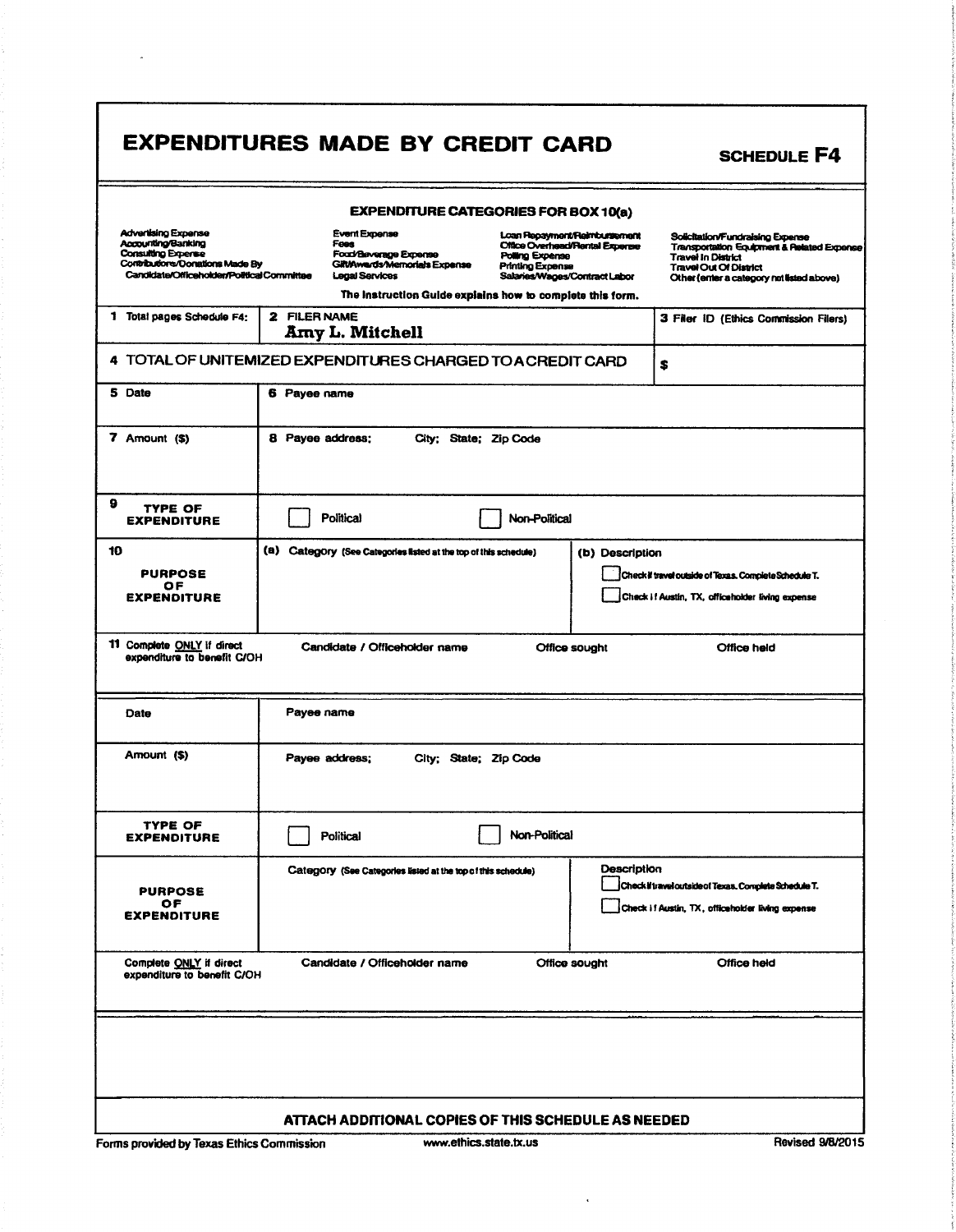### POLITICAL EXPENDITURES **MADE FROM PERSONAL FUNDS**

| <b>EXPENDITURE CATEGORIES FOR BOX 8(a)</b>                                                                                                                                     |                                                     |                                                                                                                                                                                    |                                            |                                                                                                 |                                                                                                                                             |                                                       |
|--------------------------------------------------------------------------------------------------------------------------------------------------------------------------------|-----------------------------------------------------|------------------------------------------------------------------------------------------------------------------------------------------------------------------------------------|--------------------------------------------|-------------------------------------------------------------------------------------------------|---------------------------------------------------------------------------------------------------------------------------------------------|-------------------------------------------------------|
| <b>Advertising Expense</b><br>Accounting/Banking<br>Consulting Expense<br>Contributions/Donations Made By<br>Candidate/Officeholder/Political Committee<br>Credit Card Payment |                                                     | <b>Event Expense</b><br>Foos<br>Food/Beverage Expense<br><b>Git/Awards/Memorials Expense</b><br><b>Legal Services</b><br>The instruction Guide explains how to complete this form. | Polling Expense<br><b>Printing Expense</b> | Loan Repayment/Reimbursement<br>Office Overhead/Rental Expense<br>Salaries/Wages/Contract Labor | Solicitation/Fundraising Expense<br><b>Travel In District</b><br><b>Travel Out Of District</b><br>Other (enter a category not listed above) | <b>Transportation Equipment &amp; Related Expense</b> |
| 1 Total pages Schedule G:                                                                                                                                                      | 2 FILER NAME                                        | <b>Amy L. Mitchell</b>                                                                                                                                                             |                                            |                                                                                                 | 3 Filer ID (Ethics Commission Filers)                                                                                                       |                                                       |
| 4 Date                                                                                                                                                                         | 5 Payee name                                        |                                                                                                                                                                                    |                                            |                                                                                                 |                                                                                                                                             |                                                       |
| 5 Amount (\$)                                                                                                                                                                  | 7 Payee address;                                    | City; State; Zip Code                                                                                                                                                              |                                            |                                                                                                 |                                                                                                                                             |                                                       |
| Reimbursement from<br>political contributions<br>intended                                                                                                                      |                                                     |                                                                                                                                                                                    |                                            |                                                                                                 |                                                                                                                                             |                                                       |
| в<br><b>PURPOSE</b><br>OF<br><b>EXPENDITURE</b>                                                                                                                                |                                                     | (a) Category (See Categories listed at the top of this schedule)                                                                                                                   |                                            | (b) Description                                                                                 | Check if travel outside of Texas. Complete Schedule T.<br>Check if Austin, TX, officeholder living expense                                  |                                                       |
| Complete ONLY if direct<br>a<br>expenditure to benefit C/OH                                                                                                                    |                                                     | Candidate / Officeholder name                                                                                                                                                      |                                            | Office sought                                                                                   |                                                                                                                                             | <b>Office held</b>                                    |
| Date                                                                                                                                                                           | Payee name                                          |                                                                                                                                                                                    |                                            |                                                                                                 |                                                                                                                                             |                                                       |
| Amount (\$)                                                                                                                                                                    | Payee address;                                      | City; State;                                                                                                                                                                       | Zip Code                                   |                                                                                                 |                                                                                                                                             |                                                       |
| Reimbursement from<br>political contributions<br>intended                                                                                                                      |                                                     |                                                                                                                                                                                    |                                            |                                                                                                 |                                                                                                                                             |                                                       |
| <b>PURPOSE</b><br>ОF<br><b>EXPENDITURE</b>                                                                                                                                     |                                                     | Category (See Categories listed at the top of this schedule)                                                                                                                       |                                            | (b) Description                                                                                 | Check if travel outside of Texas, Complete Schedule T.<br>Check if Austin, TX, officeholder living expense                                  |                                                       |
| Complete ONLY if direct<br>expenditure to benefit C/OH                                                                                                                         |                                                     | Candidate / Officeholder name                                                                                                                                                      |                                            | Office sought                                                                                   |                                                                                                                                             | Office held                                           |
| Date                                                                                                                                                                           | Payee name                                          |                                                                                                                                                                                    |                                            |                                                                                                 |                                                                                                                                             |                                                       |
| Amount (\$)                                                                                                                                                                    | Payee address;                                      | City; State; Zip Code                                                                                                                                                              |                                            |                                                                                                 |                                                                                                                                             |                                                       |
| Reimbursement from<br>political contributions<br><b>intended</b>                                                                                                               |                                                     |                                                                                                                                                                                    |                                            |                                                                                                 |                                                                                                                                             |                                                       |
| <b>PURPOSE</b><br>ОF<br><b>EXPENDITURE</b>                                                                                                                                     |                                                     | Category (See Categories listed at the top of this schedule)                                                                                                                       |                                            | (b) Description                                                                                 | Check if travel outside of Texas. Complete Schedule T.<br>Check if Austin, TX, officeholder living expense                                  |                                                       |
| Complete ONLY if direct<br>expenditure to benefit C/OH                                                                                                                         |                                                     | Candidate / Officeholder name                                                                                                                                                      |                                            | Office sought                                                                                   |                                                                                                                                             | Office held                                           |
|                                                                                                                                                                                | ATTACH ADDITIONAL COPIES OF THIS SCHEDULE AS NEEDED |                                                                                                                                                                                    |                                            |                                                                                                 |                                                                                                                                             |                                                       |
|                                                                                                                                                                                |                                                     |                                                                                                                                                                                    |                                            |                                                                                                 |                                                                                                                                             |                                                       |

Forms provided by Texas Ethics Commission

**SCHEDULE G**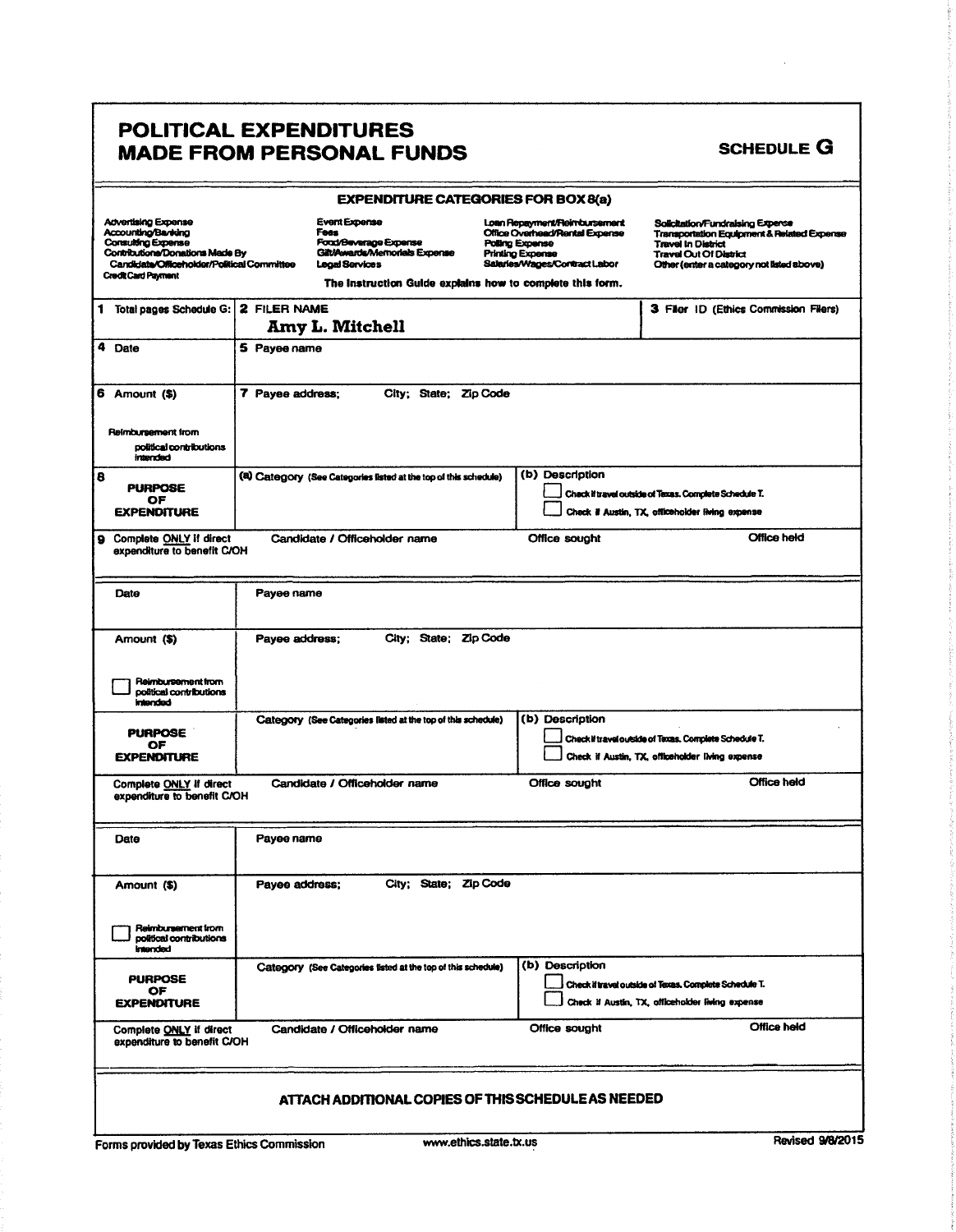### PAYMENT MADE FROM POLITICAL **CONTRIBUTIONS TO A BUSINESS OF C/OH**

| <b>EXPENDITURE CATEGORIES FOR BOX 8(a)</b>                                                                                                                                            |                               |                                                                                                                                                                                     |                                                                                                                                                                                           |                                                                                                            |  |
|---------------------------------------------------------------------------------------------------------------------------------------------------------------------------------------|-------------------------------|-------------------------------------------------------------------------------------------------------------------------------------------------------------------------------------|-------------------------------------------------------------------------------------------------------------------------------------------------------------------------------------------|------------------------------------------------------------------------------------------------------------|--|
| <b>Advertising Expense</b><br>Accounting/Banking<br>Consulting Expense<br>Contributions/Donations Made By<br>Candidate/Officeholder/Political Committee<br><b>Credit Card Payment</b> |                               | <b>Event Expense</b><br>Fees<br>Food/Beverage Expense<br><b>Gilt/Awards/Memorials Expense</b><br><b>Leoal Services</b><br>The instruction Guide explains how to complete this form. | Solicitation/Fundraising Expense<br>Transportation Equipment & Related Expense<br><b>Travel In District</b><br><b>Travel Out Of District</b><br>Other (enter a category not listed above) |                                                                                                            |  |
| 1 Total pages Schedule H:                                                                                                                                                             | 2 FILER NAME                  | <b>Amy L. Mitchell</b>                                                                                                                                                              |                                                                                                                                                                                           | 3 Filer ID (Ethics Commission Filers)                                                                      |  |
| 4 Date                                                                                                                                                                                | 5<br><b>Business name</b>     |                                                                                                                                                                                     |                                                                                                                                                                                           |                                                                                                            |  |
| 6 Amount (\$)                                                                                                                                                                         | 7<br><b>Business address:</b> | City; State; Zip Code                                                                                                                                                               |                                                                                                                                                                                           |                                                                                                            |  |
| 8<br><b>PURPOSE</b><br>OF<br><b>EXPENDITURE</b>                                                                                                                                       |                               | (a) Category (See Categories listed at the top of this schedule) (b) Description                                                                                                    |                                                                                                                                                                                           | Check if travel outside of Texas. Complete Schedule T.<br>Check if Austin, TX, officeholder living expense |  |
| 9 Complete ONLY if direct<br>expenditure to benefit C/OH                                                                                                                              |                               | Candidate / Officeholder name                                                                                                                                                       | Office sought                                                                                                                                                                             | Office held                                                                                                |  |
| Date                                                                                                                                                                                  | <b>Business name</b>          |                                                                                                                                                                                     |                                                                                                                                                                                           |                                                                                                            |  |
| Amount (\$)                                                                                                                                                                           |                               | <b>Business address;</b><br>City; State; Zip Code                                                                                                                                   |                                                                                                                                                                                           |                                                                                                            |  |
| <b>PURPOSE</b><br>ОF<br><b>EXPENDITURE</b>                                                                                                                                            |                               | Category (See Categories listed at the top of this schedule).                                                                                                                       | Description                                                                                                                                                                               | Check if travel outside of Texas. Complete Schedule T.<br>Check if Austin, TX, officeholder living expense |  |
| Candidate / Officeholder name<br>Office sought<br>Office held<br>Complete ONLY if direct<br>expenditure to benefit C/OH                                                               |                               |                                                                                                                                                                                     |                                                                                                                                                                                           |                                                                                                            |  |
| Date                                                                                                                                                                                  | <b>Business name</b>          |                                                                                                                                                                                     |                                                                                                                                                                                           |                                                                                                            |  |
| Amount (\$)                                                                                                                                                                           | <b>Business address;</b>      | City; State; Zip Code                                                                                                                                                               |                                                                                                                                                                                           |                                                                                                            |  |
| <b>PURPOSE</b><br>OF.<br><b>EXPENDITURE</b>                                                                                                                                           |                               | Category (See Categories listed at the top of this schedule)                                                                                                                        | Description                                                                                                                                                                               | Check if travel outside of Texas. Complete Schedule T.<br>Check if Austin, TX, officeholder living expense |  |
| Complete ONLY if direct<br>expenditure to benefit C/OH                                                                                                                                |                               | Candidate / Officeholder name                                                                                                                                                       | Office sought                                                                                                                                                                             | Office held                                                                                                |  |
| ATTACH ADDITIONAL COPIES OF THIS SCHEDULE AS NEEDED                                                                                                                                   |                               |                                                                                                                                                                                     |                                                                                                                                                                                           |                                                                                                            |  |

 $\cdot$ 

SCHEDULE H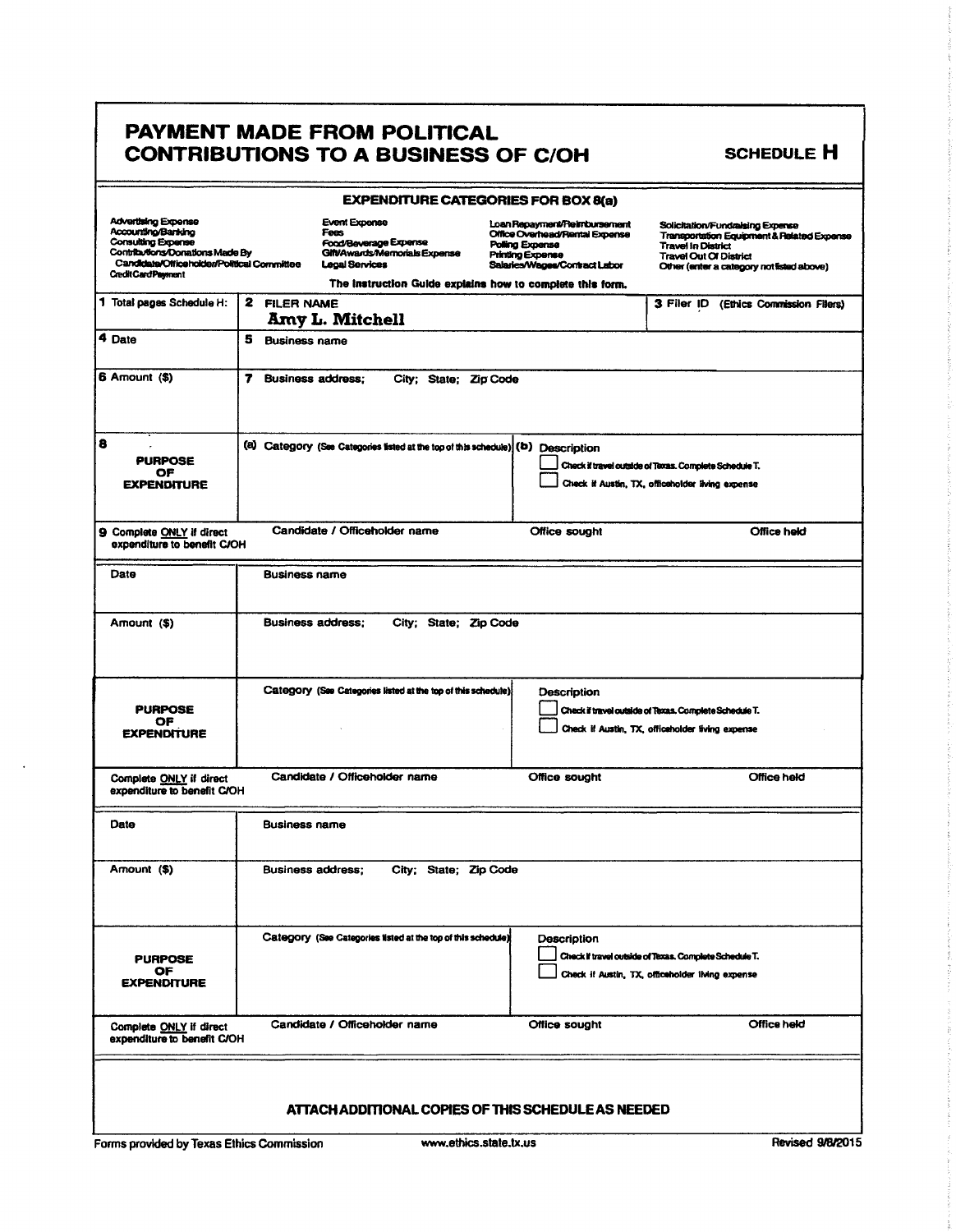### **NON-POLITICAL EXPENDITURES** MADE FROM POLITICAL CONTRIBUTIONS SCHEDULE I

| The Instruction Guide explains how to complete this form. |                                                                           |                                                                               |  |  |  |  |
|-----------------------------------------------------------|---------------------------------------------------------------------------|-------------------------------------------------------------------------------|--|--|--|--|
| 1 Total pages Schedule I:                                 | 2 FILER NAME<br>Amy L. Mitchell                                           | з<br>Filer ID (Ethics Commission Filers)                                      |  |  |  |  |
| 4 Date                                                    | 5 Payee name                                                              |                                                                               |  |  |  |  |
| 6 Amount (\$)                                             | 7 Payee address;<br>City; State; Zip Code                                 |                                                                               |  |  |  |  |
| 8<br><b>PURPOSE</b><br>ОF<br><b>EXPENDITURE</b>           | (a) Category (See instructions for examples of acceptable<br>categories.) | (b) Description (See instructions regarding type of information<br>required.) |  |  |  |  |
| Date                                                      | Payee name                                                                |                                                                               |  |  |  |  |
| Amount (\$)                                               | Payee address;<br>City; State; Zip Code                                   |                                                                               |  |  |  |  |
| <b>PURPOSE</b><br>ОF<br><b>EXPENDITURE</b>                | Category (See instructions for examples of acceptable<br>categories.)     | Description (See instructions regarding type of information<br>required.)     |  |  |  |  |
| Date                                                      | Payee name                                                                |                                                                               |  |  |  |  |
| Amount (\$)                                               | Payee address;<br>City; State; Zip Code                                   |                                                                               |  |  |  |  |
| <b>PURPOSE</b><br>ОF<br><b>EXPENDITURE</b>                | Category (See instructions for examples of acceptable<br>categories.)     | Description (See instructions regarding type of information<br>required.)     |  |  |  |  |
| Date                                                      | Payee name                                                                |                                                                               |  |  |  |  |
| Amount (\$)                                               | Payee address;<br>City; State; Zip Code                                   |                                                                               |  |  |  |  |
| <b>PURPOSE</b><br>OF.<br><b>EXPENDITURE</b>               | Category (See instructions for examples of acceptable<br>categories.)     | Description (See instructions regarding type of information<br>required.)     |  |  |  |  |
| ATTACH ADDITIONAL COPIES OF THIS SCHEDULE AS NEEDED       |                                                                           |                                                                               |  |  |  |  |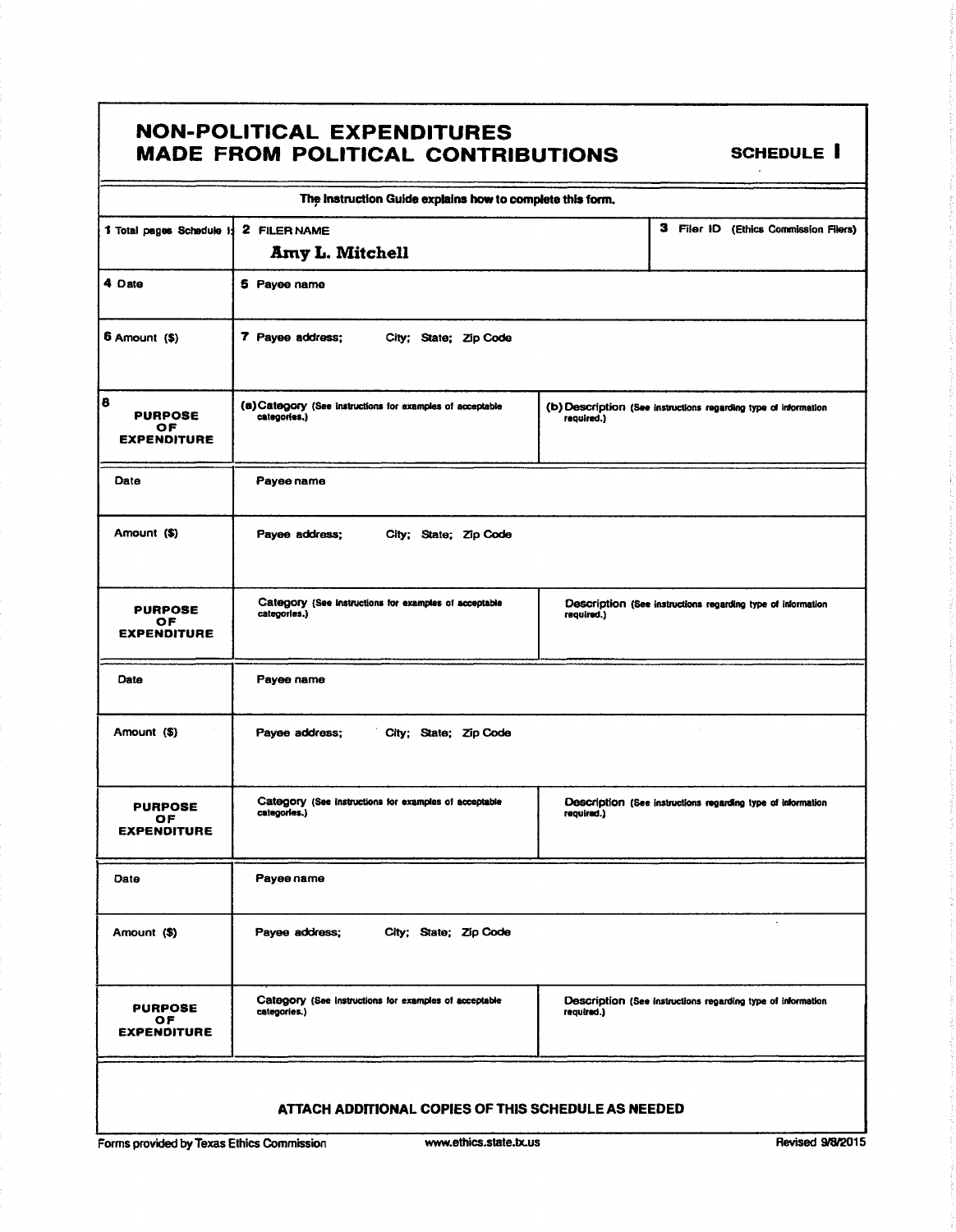| 1<br>Total pages Schedule K:<br>The Instruction Guide explains how to complete this form. |                                                                      |                                                   |                            |  |  |
|-------------------------------------------------------------------------------------------|----------------------------------------------------------------------|---------------------------------------------------|----------------------------|--|--|
| 2 FILER NAME<br>Amy L. Mitchell                                                           |                                                                      | 3 Filer ID (Ethics Commission Filers)             |                            |  |  |
| 4 Date                                                                                    | 5 Name of person from whom amount is received<br><b>Amegy Bank</b>   |                                                   | 8<br>Amount (\$)<br>\$3.93 |  |  |
|                                                                                           | 6 Address of person from whom amount is received;<br>City;<br>State; |                                                   |                            |  |  |
|                                                                                           | 7 Purpose for which amount is received<br><b>Interest</b>            | Check if political contribution returned to filer |                            |  |  |
| Date                                                                                      | Name of person from whom amount is received                          |                                                   | Amount (\$)                |  |  |
|                                                                                           | Address of person from whom amount is received;<br>City;<br>State;   | Zip Code                                          |                            |  |  |
|                                                                                           | Purpose for which amount is received                                 | Check if political contribution returned to filer |                            |  |  |
| Date                                                                                      | Name of person from whom amount is received                          |                                                   | Amount (\$)                |  |  |
|                                                                                           | Address of person from whom amount is received;<br>City;<br>State:   | Zip Code                                          |                            |  |  |
|                                                                                           | Purpose for which amount is received                                 | Check if political contribution returned to filer |                            |  |  |
| Date                                                                                      | Name of person from whom amount is received                          |                                                   | Amount (\$)                |  |  |
|                                                                                           | Address of person from whom amount is received;<br>City;<br>State:   | Zio Code                                          |                            |  |  |
|                                                                                           | Purpose for which amount is received                                 | Check if political contribution returned to filer |                            |  |  |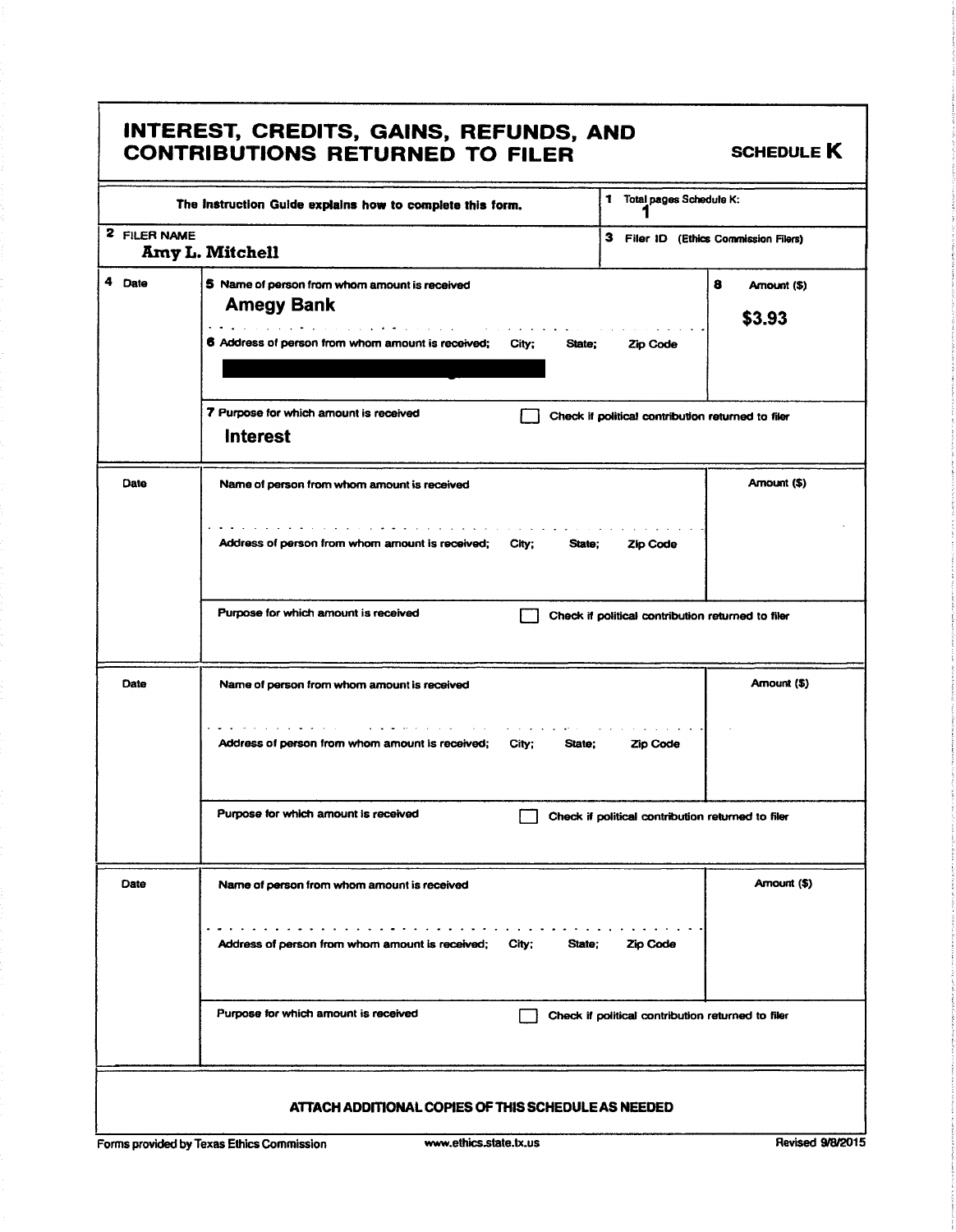| IN-KIND CONTRIBUTIONS OR POLITICAL EXPENDITURES<br>FOR TRAVEL OUTSIDE OF TEXAS<br><b>SCHEDULE T</b>         |                                                                             |            |                                                    |                                       |                                                                              |             |  |
|-------------------------------------------------------------------------------------------------------------|-----------------------------------------------------------------------------|------------|----------------------------------------------------|---------------------------------------|------------------------------------------------------------------------------|-------------|--|
| The Instruction Guide explains how to complete this form.                                                   |                                                                             |            |                                                    |                                       | 1 Total pages Schedule T:                                                    |             |  |
| 2 FILER NAME<br>Amy L. Mitchell                                                                             |                                                                             |            |                                                    | 3 Filer ID (Ethics Commission Filers) |                                                                              |             |  |
|                                                                                                             | 4 Name of Contributor / Corporation or Labor Organization / Pledgor / Payee |            |                                                    |                                       |                                                                              |             |  |
| 5 Contribution / Expenditure reported on:                                                                   |                                                                             |            |                                                    |                                       |                                                                              |             |  |
| Schedule A2                                                                                                 |                                                                             | Schedule B | Schedule B(J)                                      | Schedule C2                           | Schedule D                                                                   | Schedule F1 |  |
| Schedule F <sub>2</sub>                                                                                     | Schedule F4<br>Schedule G<br>Schedule H                                     |            |                                                    | Schedule COH-UC                       | <b>Schedule B-SS</b>                                                         |             |  |
| 6 Dates of travel                                                                                           | 7 Name of person(s) traveling                                               |            |                                                    |                                       |                                                                              |             |  |
|                                                                                                             |                                                                             |            | 8 Departure city or name of departure location     |                                       |                                                                              |             |  |
|                                                                                                             |                                                                             |            | 9 Destination city or name of destination location |                                       |                                                                              |             |  |
|                                                                                                             |                                                                             |            |                                                    |                                       |                                                                              |             |  |
| <b>10 Means of transportation</b>                                                                           |                                                                             |            |                                                    |                                       | 11 Purpose of travel (including name of conference, seminar, or other event) |             |  |
|                                                                                                             | Name of Contributor / Corporation or Labor Organization / Pledgor / Payee   |            |                                                    |                                       |                                                                              |             |  |
| Contribution / Expenditure reported on:                                                                     |                                                                             |            |                                                    |                                       |                                                                              |             |  |
| Schedule A2<br>Schedule B<br>Schedule B(J)<br>Schedule C2<br>Schedule D<br>Schedule F1                      |                                                                             |            |                                                    |                                       |                                                                              |             |  |
| Schedule F2<br>Schedule F4<br><b>Schedule G</b><br>Schedule H<br>Schedule COH-UC                            |                                                                             |            |                                                    | Schedule B-SS                         |                                                                              |             |  |
| Name of person(s) traveling<br><b>Dates of travel</b>                                                       |                                                                             |            |                                                    |                                       |                                                                              |             |  |
| Departure city or name of departure location                                                                |                                                                             |            |                                                    |                                       |                                                                              |             |  |
| Destination city or name of destination location                                                            |                                                                             |            |                                                    |                                       |                                                                              |             |  |
| <b>Means of transportation</b><br>Purpose of travel (including name of conference, seminar, or other event) |                                                                             |            |                                                    |                                       |                                                                              |             |  |
| Name of Contributor / Corporation or Labor Organization / Pledgor / Payee                                   |                                                                             |            |                                                    |                                       |                                                                              |             |  |
| Contribution / Expenditure reported on:                                                                     |                                                                             |            |                                                    |                                       |                                                                              |             |  |
| Schedule A2<br>Schedule B<br>Schedule C <sub>2</sub><br>Schedule B(J)                                       |                                                                             |            | Schedule D                                         | Schedule F1                           |                                                                              |             |  |
| Schedule F2<br>Schedule G<br>Schedule H<br>Schedule F4                                                      |                                                                             |            | Schedule COH-UC                                    | Schedule B-SS                         |                                                                              |             |  |
| Dates of travel                                                                                             | Name of person(s) traveling                                                 |            |                                                    |                                       |                                                                              |             |  |
| Departure city or name of departure location                                                                |                                                                             |            |                                                    |                                       |                                                                              |             |  |
|                                                                                                             | Destination city or name of destination location                            |            |                                                    |                                       |                                                                              |             |  |
| Means of transportation                                                                                     |                                                                             |            |                                                    |                                       | Purpose of travel (including name of conference, seminar, or other event)    |             |  |

### ATTACH ADDITIONAL COPIES OF THIS SCHEDULE AS NEEDED

Forms provided by Texas Ethics Commission www.ethics.state.tx.us Revised 9/8/2015